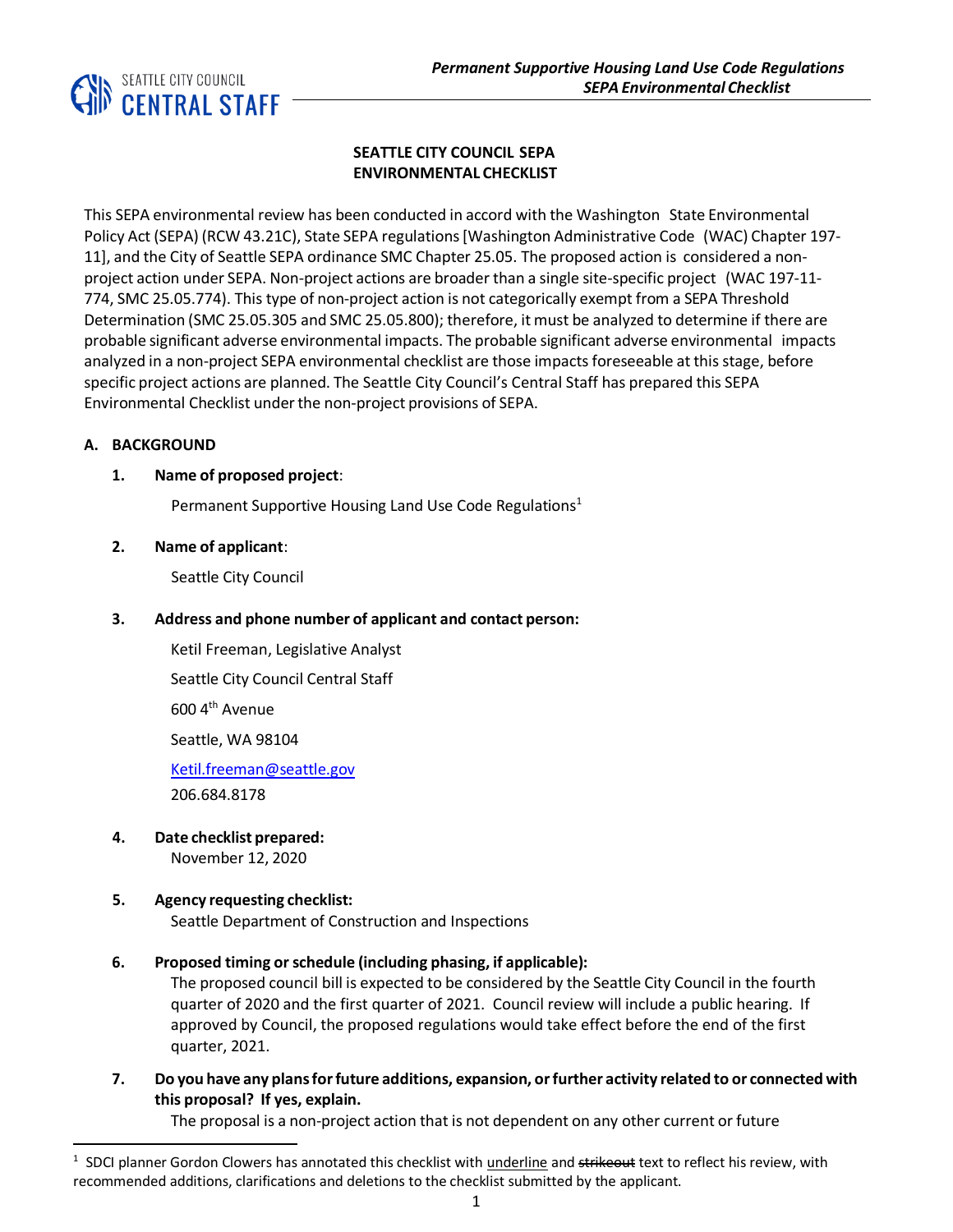

action.

## **8. List any environmental information you know about that has been prepared, or will be prepared, directly related to this proposal.**

No environmental information has been prepared, or will be prepared, directly related to this proposal.

## **9. Do you know whether applications are pending for governmental approvals of other proposals directly affecting the property covered by your proposal? If yes, explain.**

The proposal is a non-project, non-site-specific action that would take effect within zones within the city that allow multifamily residential uses. There are no other applications pending for governmental approvals of other proposals directly affecting this proposal. Future public and private development projects may be subject to separate project-specific SEPA environmental review.

#### **10. List any government approvals or permitsthat will be needed for your proposal, if known.**

The legislation associated with this proposal will need to be approved by the City Council by ordinance following standard legislative rules and procedures.

## 11. Give a brief, complete description of your proposal, including the proposed uses and the size of the **project and site. There are several questions later in this checklist that ask you to describe certain aspects of your proposal. You do not need to repeat those answers on this page.**

This proposal would (1) add a definition of Permanent Supportive Housing (PSH) to the Land Use Code, (2) establish new regulations and procedures for developing PSH, and (3) modify existing regulations to remove Land Use Code barriers to PSH. This is intended to facilitate permitting process time efficiencies, to allow such housing to be built and occupied sooner to serve existing and future needs. PSH is housing that is primarily intended for very low-income households that are exiting homelessness. PSH is typically developed with on-site supportive services for the formerly homeless. Specific elements of this proposal include:

- Defining PSH as a multifamily residential use (1) with at least 90% of units affordable to households with incomes that do not exceed 50% of Area Median Income, (2) that receives public funding, and (3) that has a contractual term of affordability of at least 40 years;
- Establishing that on-site supportive services, which can also be available to other clients, are an accessory use to PSH;
- Exempting floor area used for on-site supportive services from calculations for Floor Area Ratio limits, as applicable;
- Exempting PSH from Design Review;
- Exempting PSH from long and short term bicycle parking requirements;
- Authorizing the Director of the Seattle Department of Construction and Inspections to waive or modify, as an administrative decision, specified development standards, if waivers would not affect the overall height, bulk, and scale of a PSH development, and would result in more units of PSH;
- The above waiving and modification capability would include requirements relating to indoor and outdoor amenity features, parking stall size and distribution, facade openings, articulation, modulation, art on the facades of buildings, transparency, blank facades, floor-to-floor height at street level, overhead weather protection, and other similar standards as would be determined by the Director to not affect the size of the building envelope.
- Requiring PSH applicants to submit a community relations plan;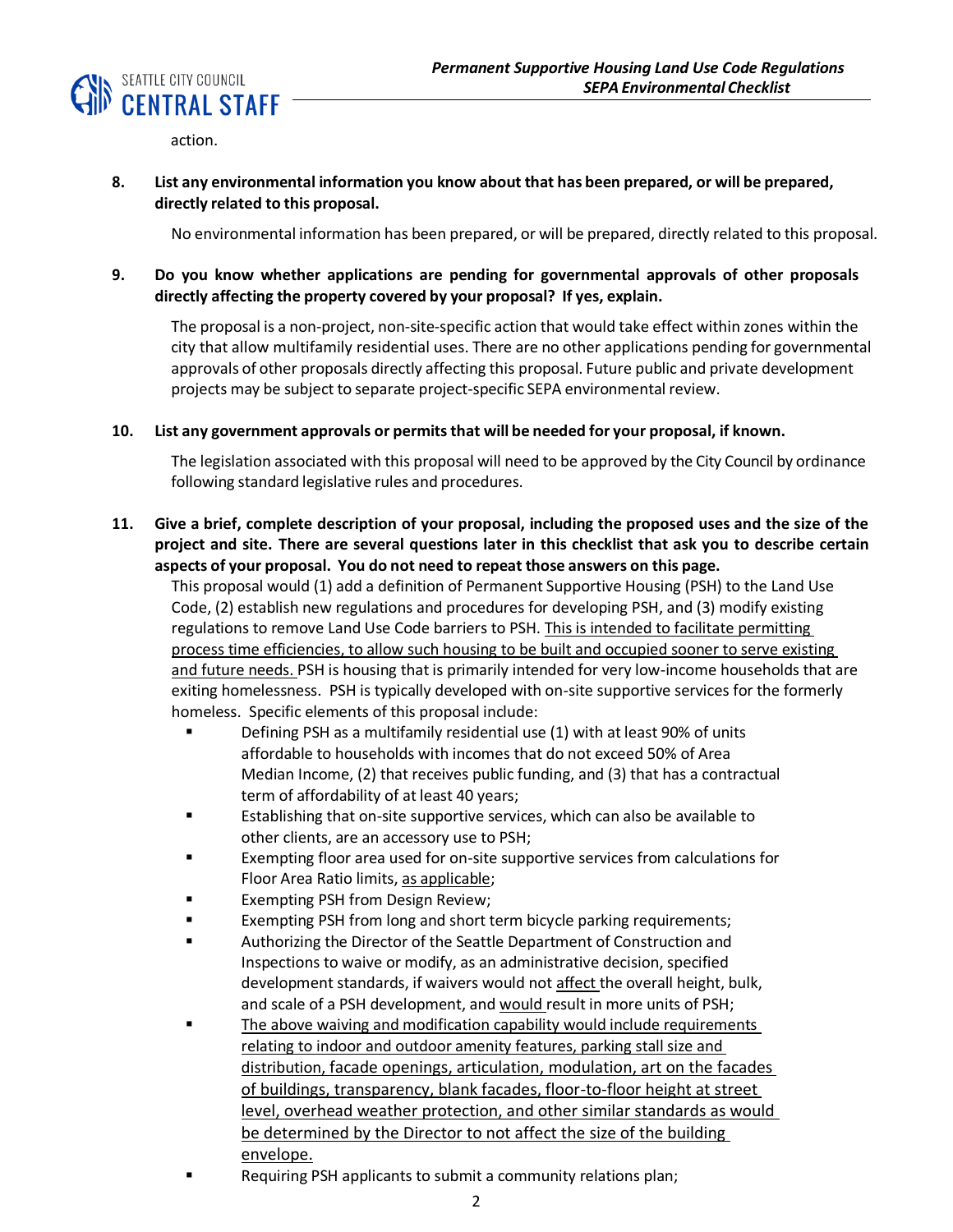

- Allowing PSH as a permitted use in Commercial 2 zones; and
- Allowing PSH as a street-level use, in zones where those uses are required.
- **12. Location of the proposal. Give sufficient information for a person to understand the precise location of your proposed project, including a street address, if any, and section, township, and range, if** known. If a proposal would occur over a range of area, provide the range or boundaries of the site(s). **Provide a legal description, site plan, vicinity map, and topographic map, if reasonably available. While you should submit any plans required by the agency, you are not required to duplicate maps or detailed planssubmitted with any permit applicationsrelated to this checklist.**

The geographic area affected by this proposed non-project action is all areas of the City of Seattle, Washington<sub> $\tau$ </sub> where multifamily residential uses are allowed. This includes commercial and multifamily zones but does not include industrial and single family zones.

## **B. ENVIRONMENTALELEMENTS**

- **1. Earth**
	- **a. General description of the site:** *[Check the applicable boxes]*

| $\boxtimes$ Flat  | $\boxtimes$ Rolling | $\boxtimes$ Hilly | $\boxtimes$ Steep Slopes | $\Box$ Mountainous |
|-------------------|---------------------|-------------------|--------------------------|--------------------|
| Other: (identify) |                     |                   |                          |                    |

The geographic area affected by this proposed non-project action is all areas of the City of Seattle, Washington, where multifamily residential uses are allowed. The topography includes all types of terrain, from flat land to steep slopes. Most of this area has been substantially graded, developed, or otherwise disturbed.

## **b. What isthe steepestslope on the site (approximate percentslope)?**

Slopes in Seattle range from 0% to greater than 40%. The steepestslopes occur primarily on the sides of the major hills in the city, including Queen Anne Hill, Capitol Hill, West Seattle, and Magnolia.

c. What general types of soils are found on the site (for example, clay, sand, gravel, peat, muck)? If **you know the classification of agricultural soils, specify them and note any agricultural land of long-term commercial significance and whether the proposal results in removing any of these soils.**

Seattle has numerous soil types, including mineral soils dominated by clay, silt, or sand, as well as organic soils such as peats and mucks (see, for example, <http://websoilsurvey.sc.egov.usda.gov/App/HomePage.htm> ). No agricultural soils or prime farmland are located within the Seattle corporate limits. As a densely urbanized area, much of Seattle's native soils have been extensively altered by filling, grading, and other activity.

## **d. Are there surface indications or history of unstable soilsin the immediate vicinity? Ifso, describe:**

The Seattle area is known to be in an active seismic area, as is the entire Puget Sound region. The City's geologically hazardous areas are defined by SDCI as environmentally critical areas (ECA)[\(http://gisrevprxy.seattle.gov/wab\\_ext/DSOResearch\\_Ext/\)](http://gisrevprxy.seattle.gov/wab_ext/DSOResearch_Ext/).Unstable soils and surfaces occur primarily in two contexts within the affected geographic area. The first context includes steep slopes and landslide-prone areas, where a combination of shallow groundwater and glacial sediments deposited in layers with variable permeability increases the risk of landslides. The second context includes areas of fill or alluvial soils where loose,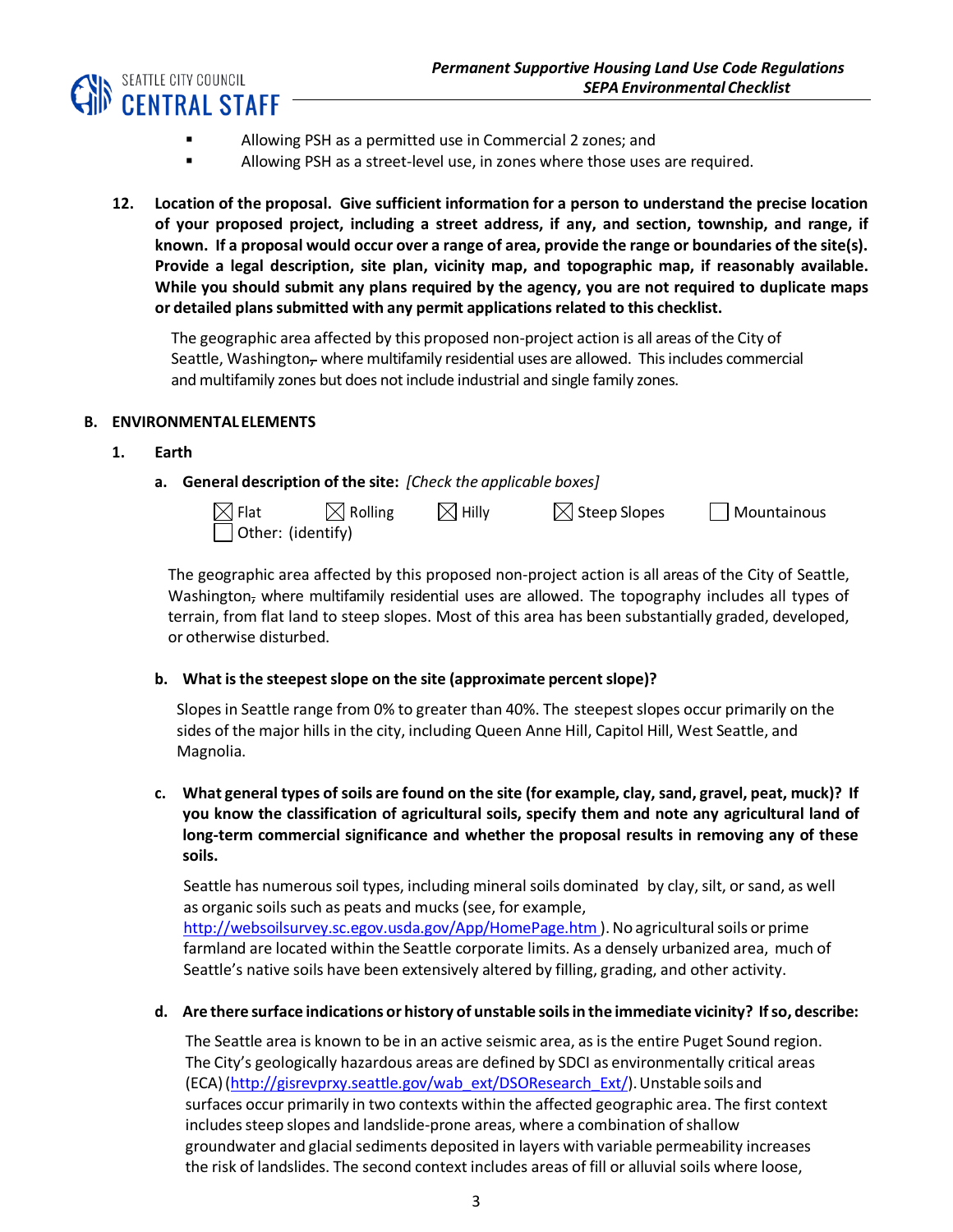

less cohesive soil materials below the water table may lead to the potential for liquefaction during earthquakes.

**e. Describe the purpose, type, total area, and approximate quantities and total affected area of any filling, excavation, and grading proposed. Indicate the source of fill.**

The proposed non-project action does not include any construction or development that would require filling or grading. Potential impacts of future, specific development proposals would be addressed through regulations and/or project-specific environmental review as appropriate.

**f. Could erosion occur as a result of clearing, construction, or use? If so, generally describe:**

The proposed non-project action does not include any construction, development, or use that would cause erosion. Future, specific development proposals subject to the provisions of this proposal may involve clearing, construction, or uses that cause erosion. Potential impacts of future, specific development proposals would be addressed through regulations and/or project-specific environmental review as appropriate.

## **g. About what percent of the site will be covered with impervioussurfaces after project construction (for example, asphalt or buildings)?**

The proposed non-project action does not include any construction or development that would convert pervious to impervious surfaces or create new impervious surfaces. The proposal covers areas within the Seattle corporate limits where multifamily residential uses are allowed. These are highly urbanized area with a comparatively high percentage of impervious surfaces. Potential impacts of future, specific development proposals would be addressed through regulations and/or project specific environmental review as appropriate.

**h. Proposed measuresto reduce or control erosion, or other impactsto the earth, if any:**

None proposed. The proposed non-project action does not involve construction activity, and contains no proposed measures related to reducing or controlling erosion or other impacts at any specific location.

## **2. Air**

a. What types of emissions to the air would result from the proposal [e.g., dust, automobile, odors, **industrial wood smoke, greenhouse gases (GHG)] during construction, operation, and maintenance when the project is completed? If any, generally describe and give approximate quantitiesif known.**

The proposed non-project action does not include any construction or development that would directly produce emissions. As such, the proposal would not directly affect odors, greenhouse gas(GHG) emissions, or climate change. Potential emissionsimpacts of future, specific development proposals would be addressed through regulations and/or project specific environmental review as appropriate.

**b. Are there any off-site sources of emissions or odorthatmay affect your proposal? Ifso, generally describe.**

No. The proposed non-project action does not include any construction or development that would be affected by emissions or odors.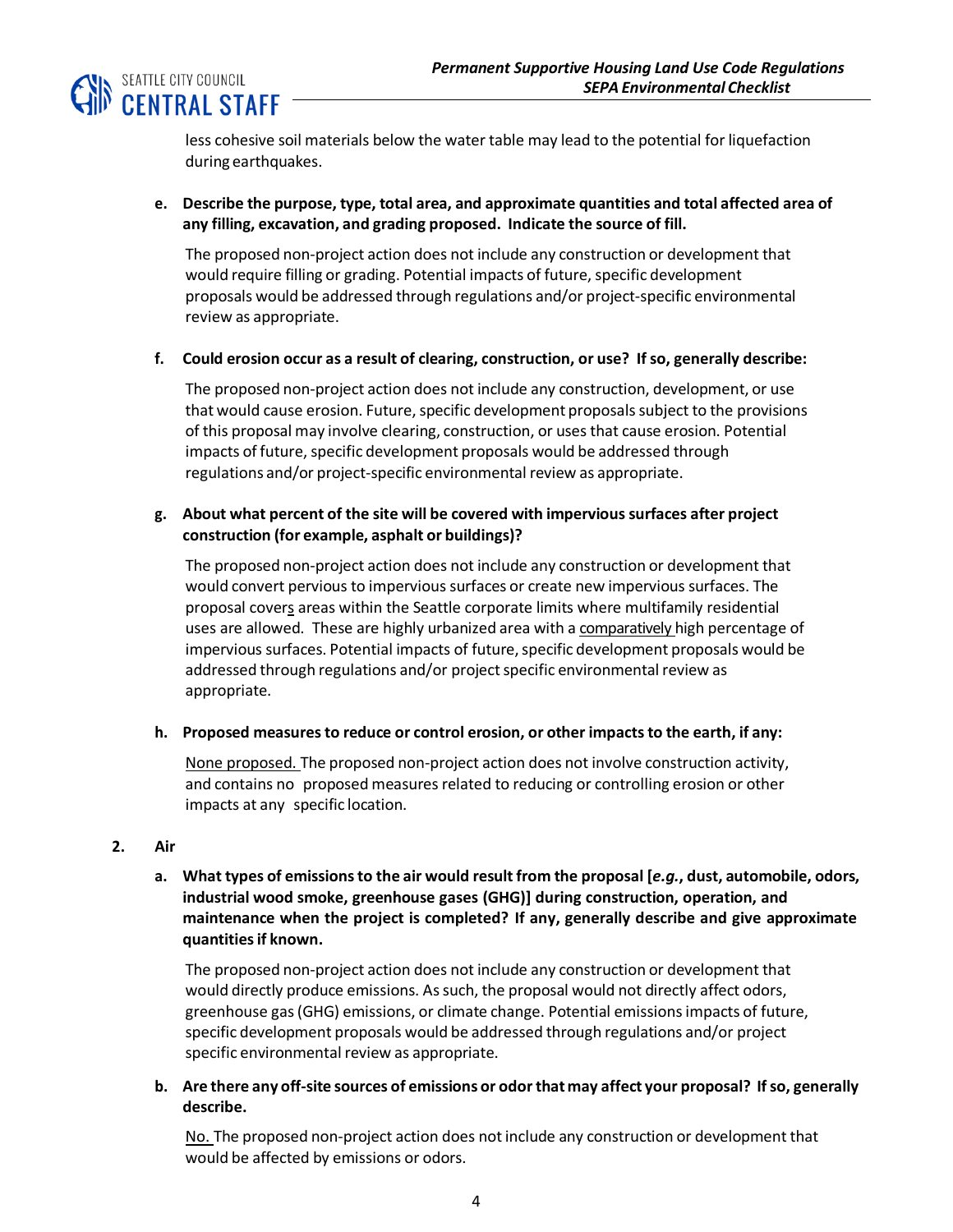

**c. Proposed measuresto reduce or control emissions or other impactsto air, if any:**

No measures are proposed.

- **3. Water**
	- **a. Surface:**
		- **(1) Is there any surface water body on or in the immediate vicinity of the site (including yearround and seasonal streams, saltwater, lakes, ponds, wetlands)? If so, describe type and provide names. If appropriate, state whatstream or river it flowsinto.**

The proposed non-project action would affect watersheds and surface water bodies in the Seattle area. Most of this area is located within the Lake Washington/Cedar/Sammamish Watershed (Watershed Resource Inventory Area [WRIA] 8). The Duwamish Waterway and Elliott Bay, located in southwestern Seattle, are part of the Green/Duwamish and Central Puget Sound Watershed (WRIA 9). Seattle is characterized by a variety of surface water features, including marine areas, rivers, lakes, and creeks. Each type is briefly summarized below:

Marine: Seattle's west side is situated adjacent to Puget Sound, a major marine embayment.

Rivers: Portions of south Seattle drain to the lower reaches of the Duwamish River (also known as the Duwamish Waterway). The River receivesflow from the South Park basin, Norfolk basin, Longfellow Creek, and other smaller urban creeks, and drains to Elliott Bay in south Puget Sound.

Lakes: Freshwater lakes and ponds, within or adjacent to the City, include the Lake Union/Ship Canal system, which links Lake Washington and Puget Sound through the Hiram Chittenden Locks. Other freshwater lakesinclude Green, Haller, and Bitter Lakes in the north portion of the City (also located in the Lake Union/Ship Canal drainage basin). Seattle also contains numerous small ponds and wetlands.

Creeks: Runoff from portions of Seattle's developed cityscape drains to creek systems of varying sizes. Major creeks in the western regions of the City drain directly to Puget Sound and include Pipers and Fauntleroy creeks. Longfellow Creek is a main creek in the southwest portion of the city that drains to the Duwamish River. Thornton Creek, Taylor Creek, and other smaller creeks drain runoff from the eastern portions of the City to Lake Washington.

## **(2) Will the project require any work over, in, or adjacent to (within 200 feet) the described waters? If so, please describe, and attach available plans.**

The proposed non-project action does notinclude any construction or development that would require work over, in, or adjacent to the surface waters. Individual projects that may be subject to provisions of this proposal may be located over, in, or adjacent to these waters. Potential impacts of future, specific development proposals would be addressed through regulations and/or project-specific environmental review as appropriate.

**(3) Estimate the amount of fill and dredge material that would be placed in or removed from surface water or wetlands, and indicate the area of the site that would be affected. Indicate the source of fill material.**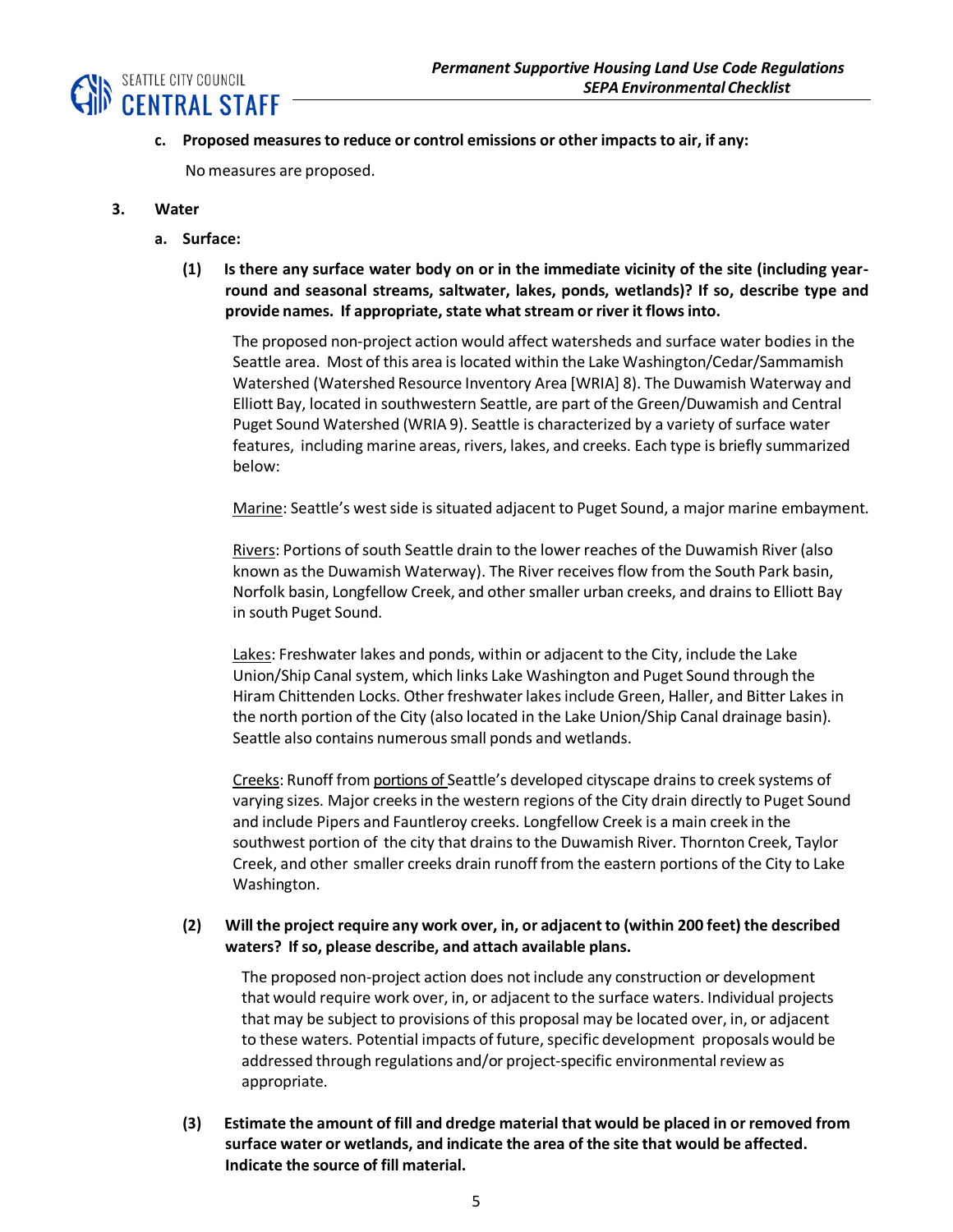

The proposed non-project action does notinclude any construction or development or any fill and dredge in or near surface waters or wetlands. Potential impacts of future, specific development proposals would be addressed through regulations and/or project specific environmental review as appropriate.

## **(4) Will the proposal require surface water withdrawals or diversions? If so, give general description, purpose, and approximate quantitiesif known**.

Because this is a non-project action, there would be no construction or development that would withdraw or divert surface waters. Potential impacts of future, specific development proposals would be addressed through existing regulations and/or separate site specific environmental review.

#### **(5) Doesthe proposal lie within a 100-year floodplain? Ifso, note location on the site plan.**

The proposed non-project action does notinclude any construction or development that would lie within a 100-year floodplain. Major streams and the Duwamish River have associated 100-year floodplains within the affected geographic area. Individual projects that may be subject to provisions of this proposal may be located over, in, or adjacent to these waters and their associated floodplains. Potential impacts of future, specific development proposals would be addressed through regulations and/or project-specific environmental review as appropriate.

## **(6) Doesthe proposal involve any discharges of waste materialsto surface waters? If so, describe the type of waste and anticipated volume of discharge.**

The proposed non-project action does not include any construction or development that would discharge waste material to surface waters. Potential impacts of future, specific development proposals would be addressed through regulations and/or project-specific environmental review as appropriate.

## **b. Ground:**

**(1) Will groundwater be withdrawn from a well for drinking water or other purposes? If so, give a general description of the well, proposed uses and approximate quantities withdrawn from the well. Will water be discharged to groundwater? Give general description, purpose, and approximate quantitiesif known.**

The proposed non-project action does notinclude any construction or development that would withdraw groundwater. Potential impacts of future, specific development proposals would be addressed through regulations and/or project-specific environmental review.

**(2) Describe waste material that will be discharged into the ground from septic tanks or other sources, if any (for example: domestic sewage; industrial, containing the following chemicals…; agricultural,** *etc.***). Describe the generalsize of the system, the number of such systems, the number of housesto be served (if applicable), or the number of animals or humansthe system(s) are expected to serve.**

The proposed non-project action does notinclude any construction or development that would discharge waste material to ground waters. Potential impacts of future, specific development proposals would be addressed through regulations and/or project-specific environmental review.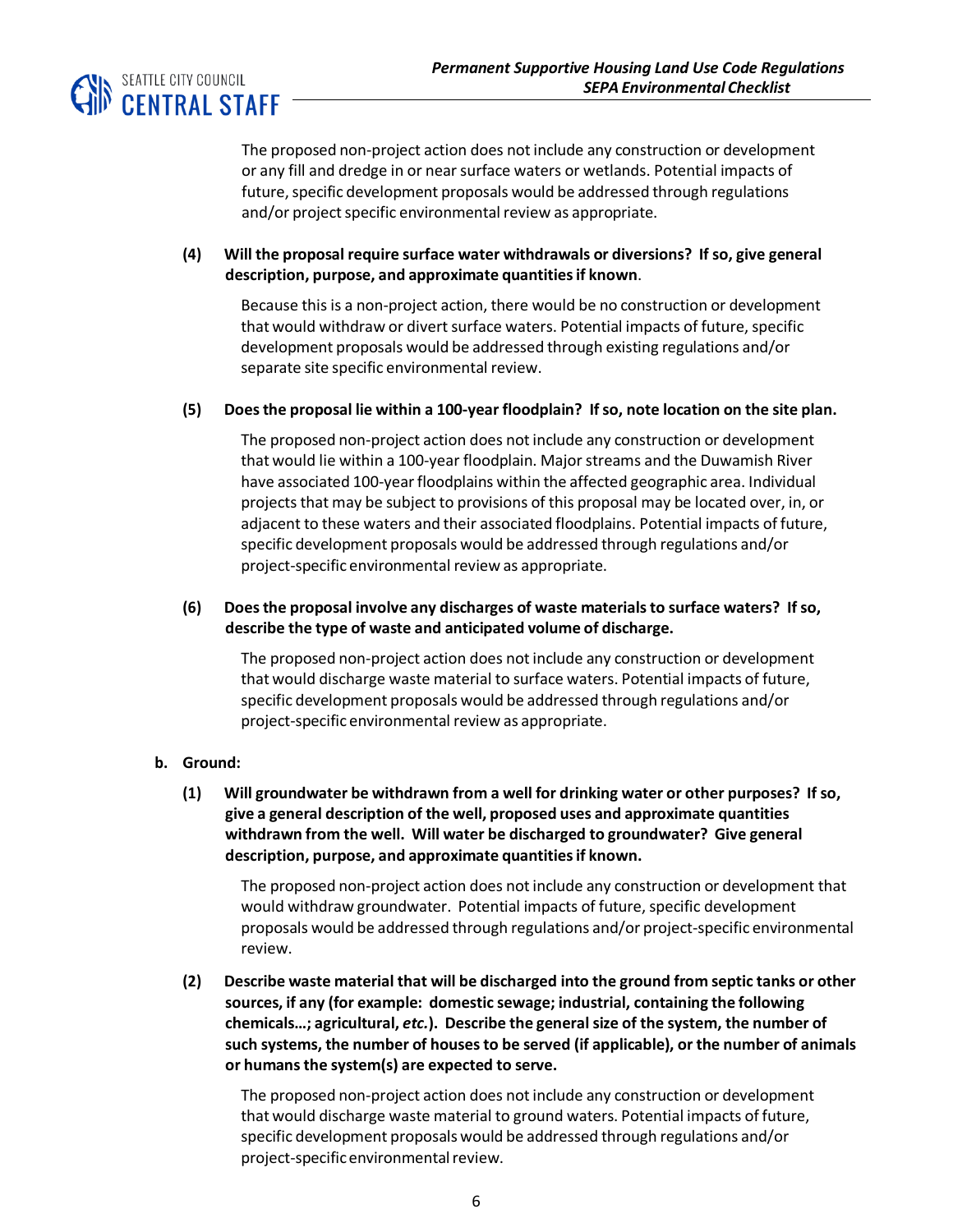

## **c. Water Runoff (including storm water):**

**(1) Describe the source of runoff (including storm water) and method of collection and disposal, if any (include quantities, if known). Where will this water flow? Will this water flow into other waters? If so, describe.**

The proposed non-project action does notinclude any construction or development that would generate runoff. Potential impacts of future, specific development proposals would be addressed through regulations and/or project-specific environmental review.

#### **(2) Could waste materials enter ground orsurface waters? If so, generally describe.**

No. The proposed non-project action does not include any construction or development that would generate waste materials that could enter ground or surface waters. Potential impacts of future, specific development proposals would be addressed through regulations and/or project-specific environmental review.

## **(3) Doesthe proposal alter or otherwise affect drainage patternsin the vicinity of the site? If so, describe.**

The proposed non-project action does notinclude any construction or development that would alter or otherwise affect drainage patterns.

## **d. Proposed measuresto reduce or controlsurface, ground, runoff water, and drainage impacts, if any:**

The proposed non-project action does not include any construction or development that would have impacts to surface, ground, runoff water, and drainage. No measures are proposed at this time. Potential impacts of future, specific development proposals would be addressed through regulations and/or project specific environmental review.

#### **4. Plants**

**a. Types of vegetation found on the site:** *[check the applicable boxes]*

| Deciduous trees: | $\boxtimes$ alder; $\boxtimes$ maple; $\boxtimes$ aspen; $\boxtimes$ other: cottonwoods, willow, etc.     |
|------------------|-----------------------------------------------------------------------------------------------------------|
| Evergreen trees: | $\boxtimes$ fir; $\boxtimes$ cedar; $\boxtimes$ pine; $\boxtimes$ other: spruce, hemlock, cedar, etc.     |
| Shrubs           |                                                                                                           |
| Grass            |                                                                                                           |
| Pasture          |                                                                                                           |
| Crop or grain    |                                                                                                           |
|                  | Orchards, vineyards, or other permanent crops                                                             |
| Wet soil plants: | $\boxtimes$ cattail; $\boxtimes$ buttercup; $\boxtimes$ bulrush; $\boxtimes$ skunk cabbage; $\Box$ other: |
| Water plants:    | $\boxtimes$ water lily $\mod$ eelgrass $\mod$ milfoil<br>$\Box$ other: (identify)                         |
|                  | $\boxtimes$ Other types of vegetation: Various other vascular, non-vascular, native, and non-native       |
| plant species.   |                                                                                                           |

The geographic area affected by the proposed non-project action is all areas of Seattle where multifamily residential uses are allowed. A wide variety of native and non-native plant species and associated vegetation are found in the Seattle area. Generally, the Puget Sound basin is home to a wide diversity of plant species that depend upon marine, estuarine, freshwater, and terrestrial environments. The Seattle area has a broad variety of vegetation, including upland forest (deciduous, coniferous, and mixed), shrublands, riparian forests, and wetlands. This flora includes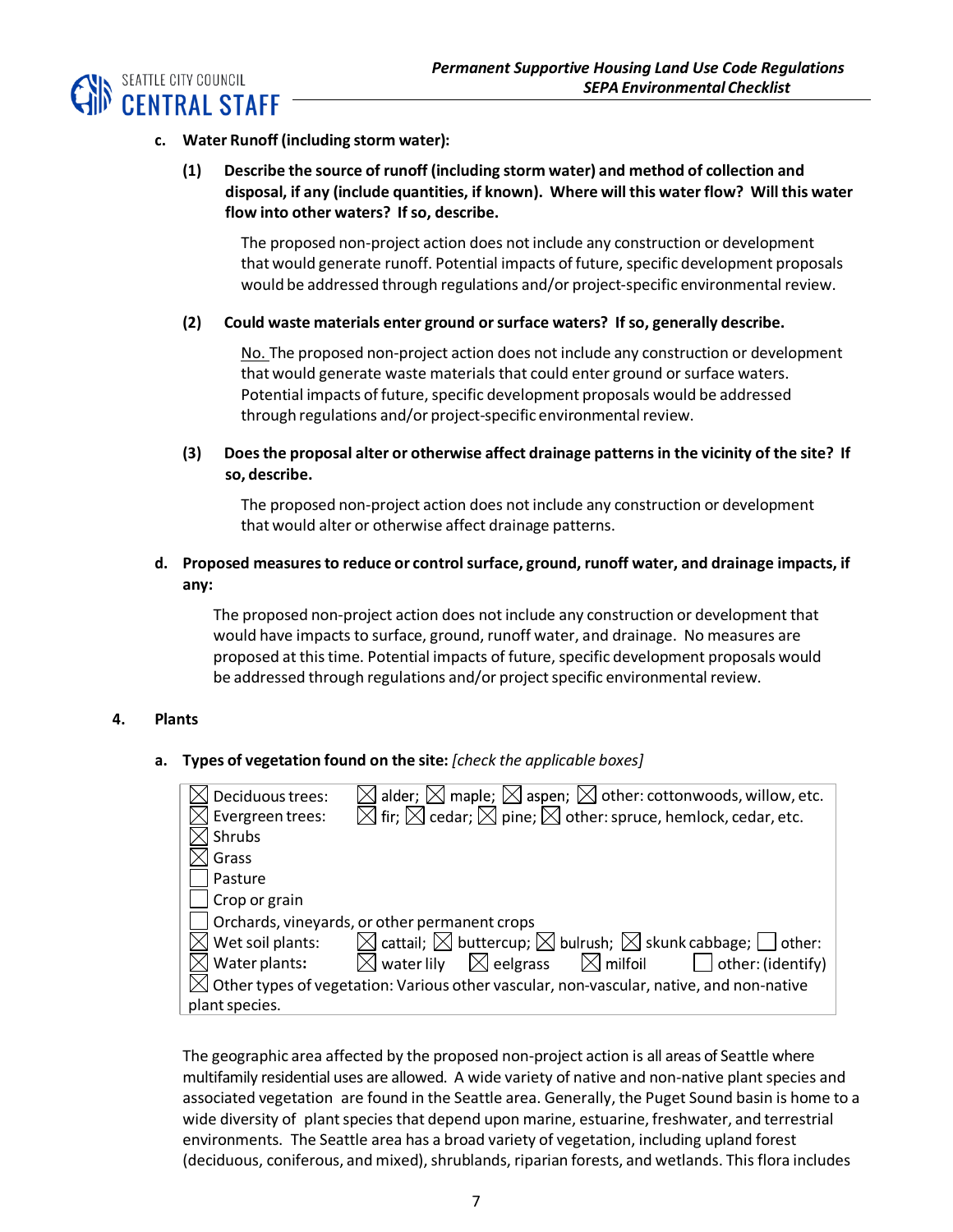

species native to the region, as well as many non-native species. Seattle is a densely developed urban area having few remaining areas of native vegetation and high-quality habitat. These remaining fragments of quality native vegetation are found in parklands and open spaces. The plants found in most urban and suburban areas are those native and non-native species that tolerate or benefit from habitat degradation and disturbance.

### **b. What kind and amount of vegetation will be removed or altered?**

The proposed non-project action does not include any construction or development that would remove or alter vegetation. Potential impacts of future, specific development proposals would be addressed through regulations and/or project-specific environmental review.

#### **c. List threatened or endangered species known to be on or near the site.**

The geographic area affected by the proposed non-project action is all areas of Seattle where multifamily residential uses are allowed. No federally-listed endangered or threatened plant species or State-listed sensitive plant species are known to occur within the municipal limits of this area. Most of the Seattle area has been intensively disturbed by development and redevelopment over the last 100 years. Seattle's original vegetation has been extensively cleared, excavated, filled, paved, or occupied by streets and other built structures. There is no habitat for threatened or endangered plants.

## **d. Proposed landscaping, use of native plants, or other measuresto preserve or enhance vegetation on the site, if any:**

The geographic area affected by the proposed non-project action is all areas of Seattle where multifamily residential uses are allowed. No landscaping or other measures are proposed at this time. Potential impacts of future, specific development proposals would be addressed through regulations and/or project specific environmental review.

#### **e. List all noxious weeds and invasive species known to be on or near the site.**

The geographic area affected by the proposed non-project action is all areas of Seattle where multifamily residential uses are allowed. Many species of noxious and invasive species are found within King County and the City of Seattle. See, for example, the noxious weed lists of the King County Noxious Weed Board [\(http://www.kingcounty.gov/services/environment/animals-and-plants/noxious](http://www.kingcounty.gov/services/environment/animals-and-plants/noxious-weeds/laws/list.aspx)[weeds/laws/list.aspx\)](http://www.kingcounty.gov/services/environment/animals-and-plants/noxious-weeds/laws/list.aspx).

#### **5. Animals**

#### a. List any birds and other animals that have been observed on or near the site or are known to be **on or near the site:** *[check the applicable boxes]*

The geographic area affected by the proposed non-project action is all areas of Seattle where multifamily residential uses are allowed. Many species of birds, mammals, and fish are present. Generally, the Puget Sound basin is home to an extremely wide diversity of animal species that depend upon marine, estuarine, freshwater, and terrestrial environments. Thisfauna includes species native to the region, as well as many non-native species. The Seattle area is an intensely developed urban area having few remaining areas of native vegetation and high-quality habitat. These remaining fragments of quality wildlife habitat are found in parklands and open spaces throughout the planning area. The wildlife found in most urban areas are those native and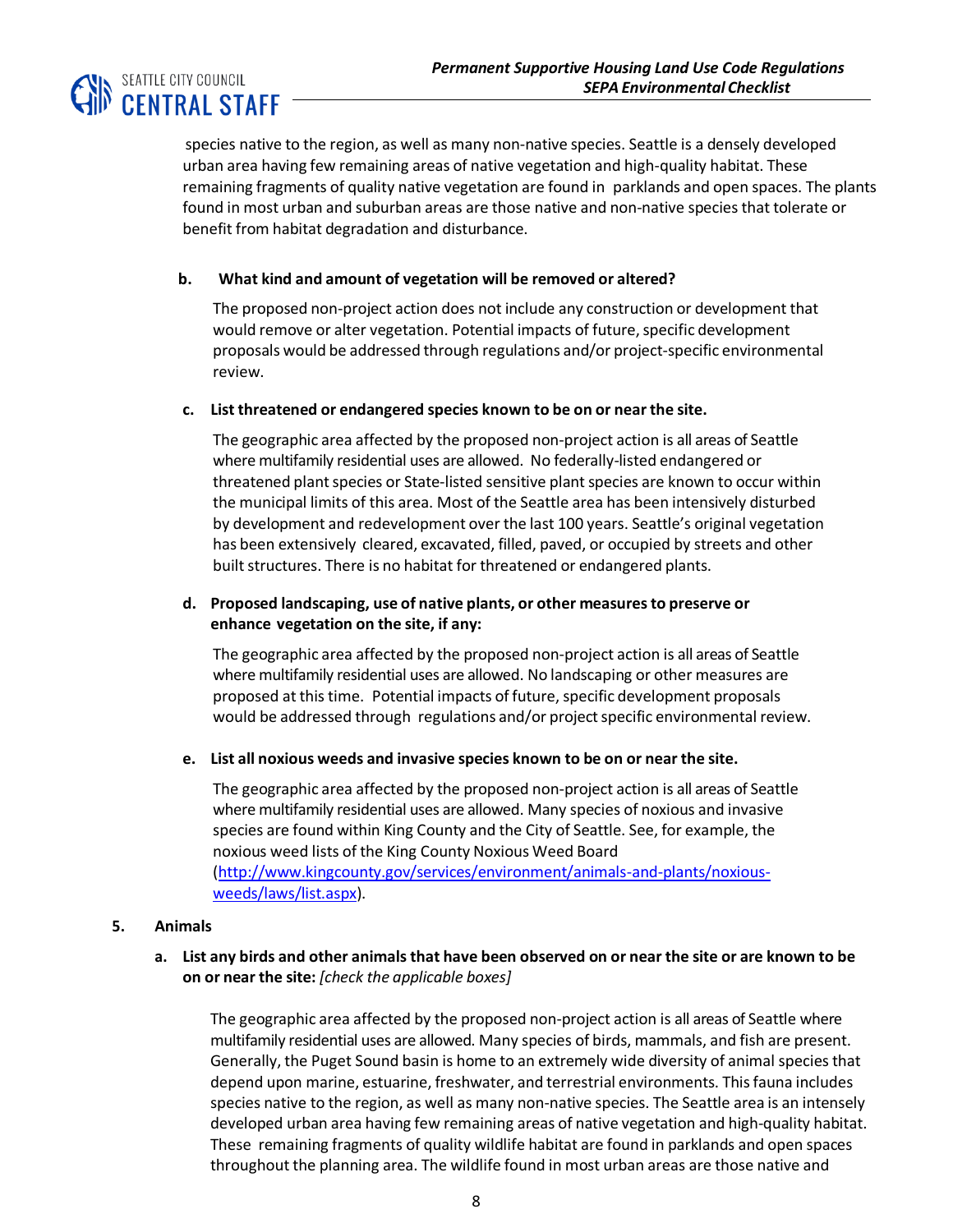

non-native species that tolerate or benefit from habitat degradation or close association with humans.

| Birds:                                                                                           | $\boxtimes$ l Hawk                       | $\boxtimes$ l Heron | $\bowtie$ Eagle | $\boxtimes$ Songbirds |  |  |  |  |
|--------------------------------------------------------------------------------------------------|------------------------------------------|---------------------|-----------------|-----------------------|--|--|--|--|
| $\boxtimes$ Other: osprey, bald eagle, peregrine falcon, purple martin, owl (various species),   |                                          |                     |                 |                       |  |  |  |  |
| pileated woodpecker, belted kingfisher, waterfowl species, Canada goose. Also, typical           |                                          |                     |                 |                       |  |  |  |  |
| urban species associated with urban development such as starling and pigeon.                     |                                          |                     |                 |                       |  |  |  |  |
| Mammals:                                                                                         | l Deer                                   | Bear                | l Elk           | $\bowtie$ Beaver      |  |  |  |  |
| $\boxtimes$ Other: California sea lion, river otter, muskrat, raccoon. Also, a variety of urban- |                                          |                     |                 |                       |  |  |  |  |
| adapted species such as possum and rat.                                                          |                                          |                     |                 |                       |  |  |  |  |
| Fish:                                                                                            | $\boxtimes$ Bass $\boxtimes$ Salmon      | $\boxtimes$ Trout   |                 | $\boxtimes$ Herring   |  |  |  |  |
| <b>Shellfish</b>                                                                                 | $\boxtimes$ Other: perch, rockfish, etc. |                     |                 |                       |  |  |  |  |

#### **b. List any threatened or endangered species known to be on or near the site:**

The geographic area affected by the proposed non-project action is all areas of Seattle where multifamily residential uses are allowed. In King County, five wildlife species are listed as endangered or threatened under the Endangered Species Act (ESA), but these species are not likely to be found in the Seattle Direct Water Service Area. These include Canada lynx (*Lynx Canadensis*; Threatened), gray wolf (*Canis lupus*; Endangered), grizzly bear (*Ursus arctos*; Endangered), marbledmurrelet (*Brachyramphus marmoratus*; Threatened), and northern spotted owl (*Strix occidentalis caurina*; Threatened). King County containsfederally designated critical habitatfor marbled murrelet and northern spotted owl; no designated critical habitatis located in Seattle. Bald eagle (*Haliaeetus leucocephalus*) was removed from the federal list under ESA on August 8, 2007, but is federally protected under the Bald and Golden Eagle Protection Act. Bald eagles are known to reside in Seattle.

Fish specieslisted as endangered or threatened under the ESA and found in freshwater tributaries of Puget Sound (PS) include Chinook salmon (*Oncorhynchustshawytscha*, Threatened, PS), steelhead (*O. mykiss*, Threatened, PS), and bull trout (*Salvelinus confluentus*, Threatened, PS). Coho salmon (*O. kisutch*) is a Candidate species for listing as Threatened. All of these species reside in or near the planning area. Lake Washington contains federally designated critical habitat for bull trout and Chinook salmon. Because much of Seattle has been previously developed and the original habitats significantly altered or eliminated, the potential for threatened or endangered animal species to be present in Seattle islow.

#### **c. Isthe site part of a migration route? If so, explain.**

The geographic area affected by the proposed non-project action is all areas of Seattle where multifamily residential uses are allowed. The Puget Sound region is known to be an important migratory route for many animalspecies. Portions of the planning area provide migratory corridors for bald eagles traveling to and from foraging areasin Puget Sound or Lake Washington. Marbled murrelets travel through the planning area between marine waters and their nestsin late successional/old growth forestsin the Cascade Mountains. Bull trout, steelhead, and Chinook, chum, pink, and coho salmon use the Puget Sound nearshore. Chinook, coho, and sockeye salmon use Lake Washington and Lake Union as migration corridors. Anadromous trout and salmon migrate through the area river and stream systems, including urban streams in Seattle. The Puget Sound region is also within the Pacific Flyway—a flight corridor for migrating waterfowl, migratory songbirds, and other birds. The Pacific Flyway extends from Alaska to Mexico and South America.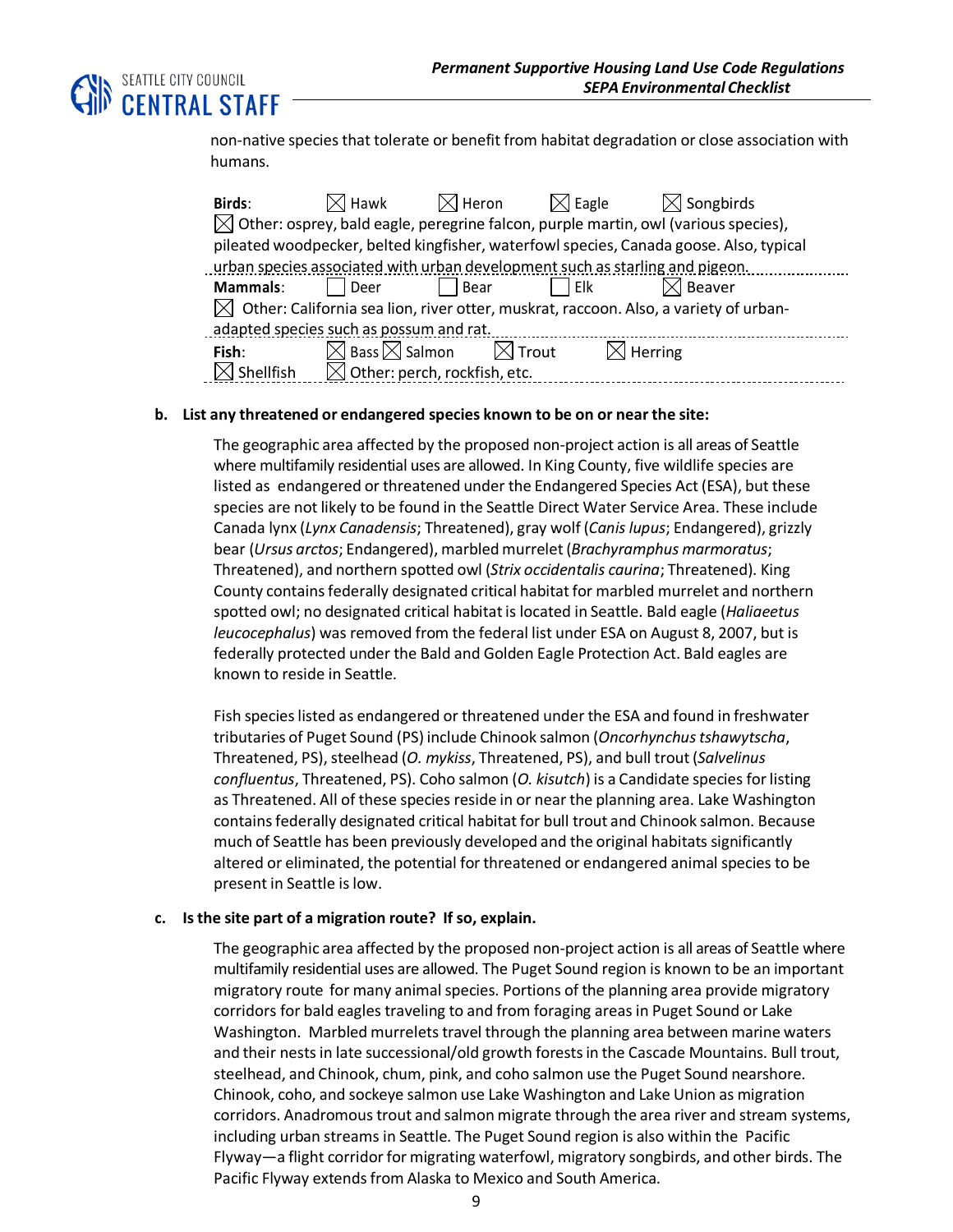

#### **d. Proposed measuresto preserve or enhance wildlife, if any:**

No measures to preserve or enhance wildlife are proposed.

#### **e. List any invasive animalspecies known to be on or near the site.**

Many species of invasive animal species are found within King County and the City of Seattle, including nutria (*Myocastor coypus*), rat(*Rattus* spp.), pigeon (*Columba livia*), New Zealand Mud Snail (*Potamopyrgus antipodarum*), and Asian gypsy moth (*Lymantria dispar*).

#### **6. Energy and Natural Resources**

## **a. What kinds of energy (electric, natural gas, oil, wood stove, solar) will be used to meet the completed project's energy needs? Describe whetherit will be used for heating, manufacturing,** *etc.*

The proposed non-project action does not include any construction or development that would require energy to operate. Potential impacts of future, specific development proposals would be addressed through regulations and/or project-specific environmental review.

## **b. Would your project affect the potential use of solar energy by adjacent properties? If so, generally describe.**

The proposed non-project action does not include any construction or development that would affect potential use of solar energy by adjacent properties. Potential impacts of future, specific development proposals would be addressed through regulations and/or project-specific environmental review.

## **c. What kinds of energy conservation features are included in the plans of this proposal? List other proposed measuresto reduce or control energy impacts, if any:**

The proposed non-project action does not include any energy conservation features or other measures to reduce or control energy impacts. Potential impacts of future, specific development proposals would be addressed through regulations and/or project-specific environmental review.

## **7. EnvironmentalHealth**

**a. Are there any environmental health hazards, including exposure to toxic chemicals, risk of fire and explosion, spill, or hazardous waste, that could occur as a result of this proposal? If so, describe:**

The proposed non-project action does notinclude any environmental health hazards, including exposure to toxic chemicals, risk of fire and explosion,spill, or hazardous waste. Potential impacts of future, specific development proposals would be addressed through regulations and/or project-specific environmental review. See the response to Question #D.1 later in this checklist for more discussion.

#### **(1) Describe any known or possible contamination at the site from present or past uses.**

The proposed non-project action does not include any construction or other activities that would encounter possible site contamination. Potential impacts of future, specific development proposals would be addressed through regulations and/or project-specific environmental review.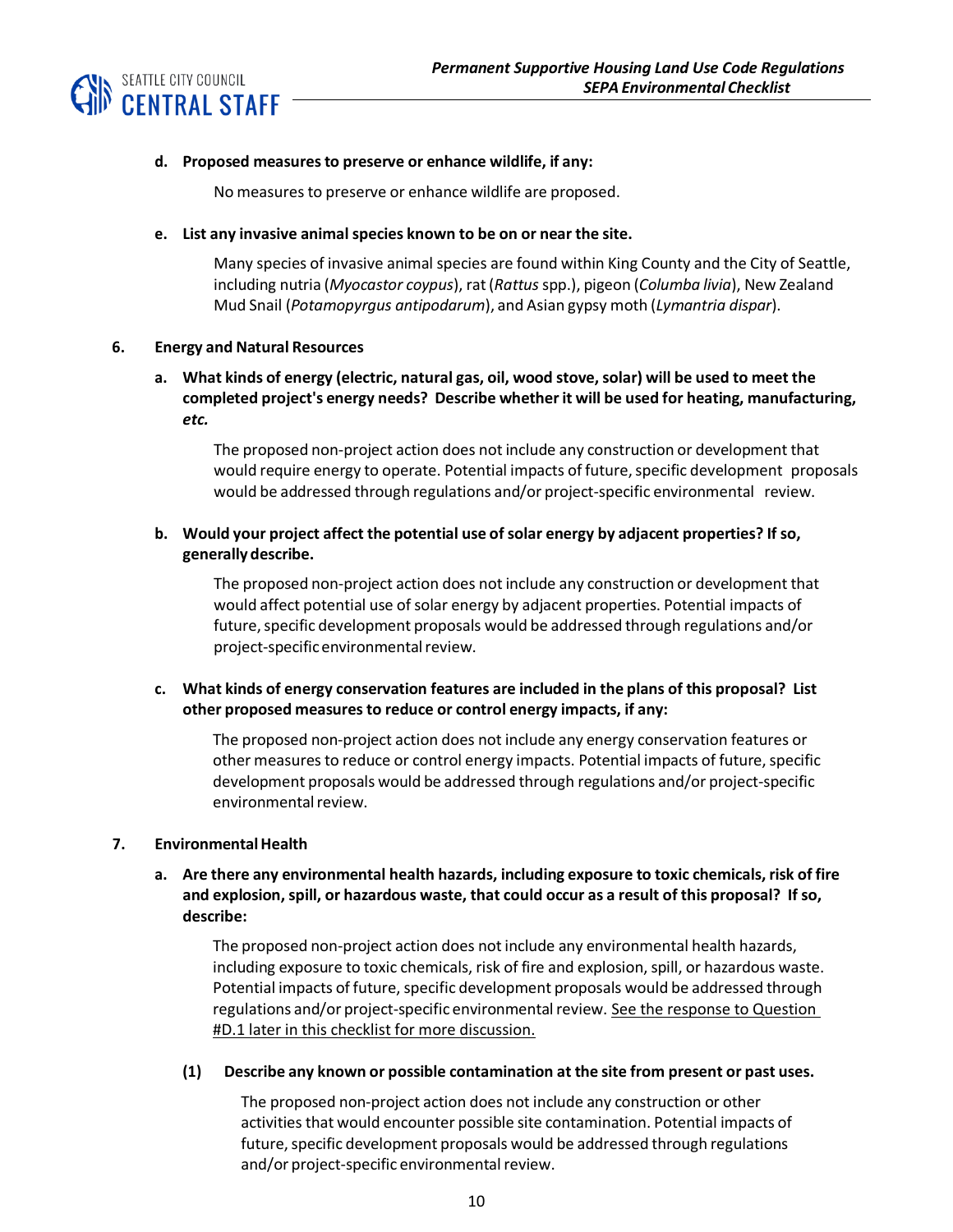

## **(2) Describe existing hazardous chemicals/conditionsthat might affect project development and design. Thisincludes underground hazardousliquid and gastransmission pipelines located within the project area and in the vicinity.**

The proposed non-project action does not include any construction or other activity that would cause exposure to toxic chemicals, risk of fire and explosion, spill, or hazardous waste. Potential impacts of future, specific development proposals would be addressed through regulations and/or project-specific environmental review.

## **(3) Describe any toxic or hazardous chemicals that might be stored, used, or produced during the project's development or construction, or at any time during the operating life of the project.**

The proposed non-project action does not involve the storage, use, or production of toxic or hazardous chemicals. Potential impacts of future, specific development proposals would be addressed through regulations and/or separate project-specific environmental review.

## **(4) Describe special emergency servicesthat might be required.**

The proposed non-project action does not require any special emergency services. Potential impacts of future, specific development proposals would be addressed through regulations and/or separate project-specific environmental review.

## **(5) Proposed measuresto reduce or control environmental health hazards, if any:**

The proposed non-project action has no associated environmental health hazards. Potential impacts of future, specific development proposals would be addressed through regulations and/orseparate project-specific environmental review.

## **b. Noise**

## **(1) What types of noise exist in the area which may affect your project (for example: traffic, equipment, operation, other)?**

The proposed non-project action would not be affected by noise. Potential impacts of future, specific development proposals would be addressed through regulations and/or separate project-specific environmental review.

## **(2) What types and levels of noise would be created by or associated with the project on a short-term or a long-term basis(for example: traffic, construction, operation, other)? Indicate what hours noise would come from the site.**

The proposed non-project action does notinclude any construction or development that would generate noise. Potential impacts of future, specific development proposals would be addressed through regulations and/orseparate project-specific environmental review.

## **(3) Proposed measuresto reduce or control noise impacts, if any:**

Because the proposed non-project action would not itself generate noise, no measures to reduce or control noise are proposed. Potential impacts of future, specific development proposals would be addressed through regulations and/orseparate project-specific environmental review.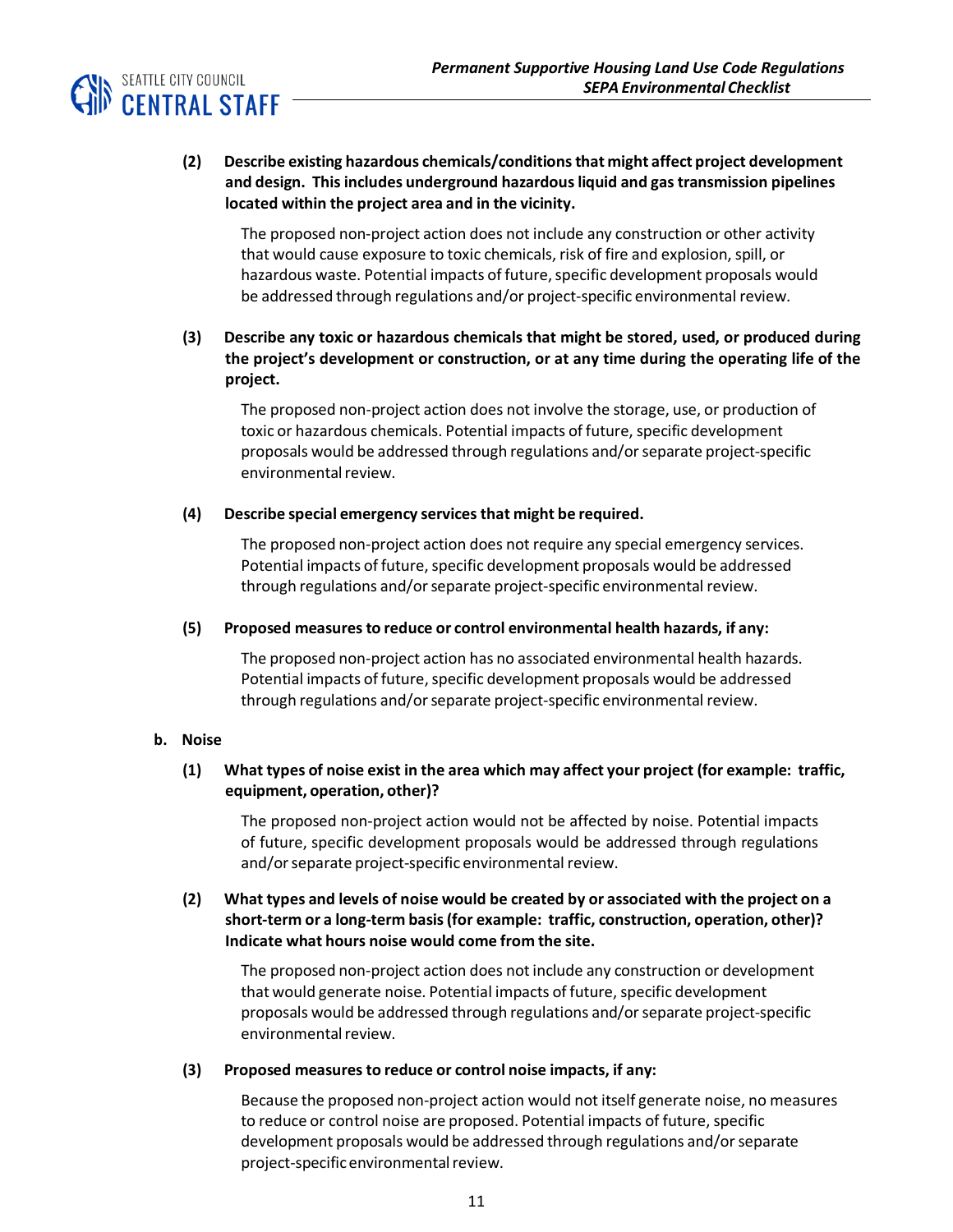

#### **8. Land and Shoreline Use**

**a. What isthe current use of the site and adjacent properties? Will the proposal affect current land uses on nearby or adjacent properties? If so, describe.**

The geographic area affected by the proposed non-project action is all areas of Seattle where multifamily residential uses are allowed. Generally, this area is characterized by urban uses. Existing uses include multifamily residences, commercial, industrial, recreation, and open space. Most city properties have been developed at urban densities and existing uses are often mixed. Downtown areas often include many high-rise developments. Individual projects that may be subject to the provisions of this proposal may be located in any zone that allows multifamily residential uses. These include commercial, multifamily, and downtown zones and do not include single family and industrial zones. Project-specific impacts on land and shoreline use would be determined during permitting of individual projects.

**b. Hasthe project site been used as working farmlands or working forest lands? If so, describe. How much agricultural orforest land of long-term commercialsignificance will be converted to other uses as a result of the proposal, if any? If resource lands have not been designated, how many acresin farmland or forest land tax status will be converted to non-farm or non-forest use?**

The proposed non-project action would not convert agricultural or forestland to other uses. There are no designated agricultural or forest lands in Seattle.

## **(1) Will the proposal affect or be affected by surrounding working farm or forest land normal business operations,such as oversize equipment access, the application of pesticides, tilling, and harvesting? If so, how?**

The proposed non-project action would not affect or be affected by agricultural or forest land business operations. There are no designated agricultural or forest lands in Seattle.

#### **c. Describe any structures on the site.**

Seattle's urban area is developed with a wide range of structures, ranging from single-family residences to high-rise office towers to large industrialstructures. Potential impacts of future, specific development proposals would be addressed through regulations and/or separate project-specific environmental review.

#### **d. Will any structures be demolished? If so, what?**

The proposed non-project action does not include demolition of any structures. Potential impacts of future, specific development proposals would be addressed through regulations and/or separate project-specific environmental review.

#### **e. What isthe current zoning classification of the site?**

Zoning in Seattle includes a range of residential, commercial, and industrial designations. Zoning designations are found in Seattle's Land Use Code, Title 23 of the SMC. Basic zone designations in which projects subject to this proposal may be located are listed below, followed by their abbreviations.

#### **Designation (Abbreviation)**

Residential, Multifamily, Lowrise 1 (L1)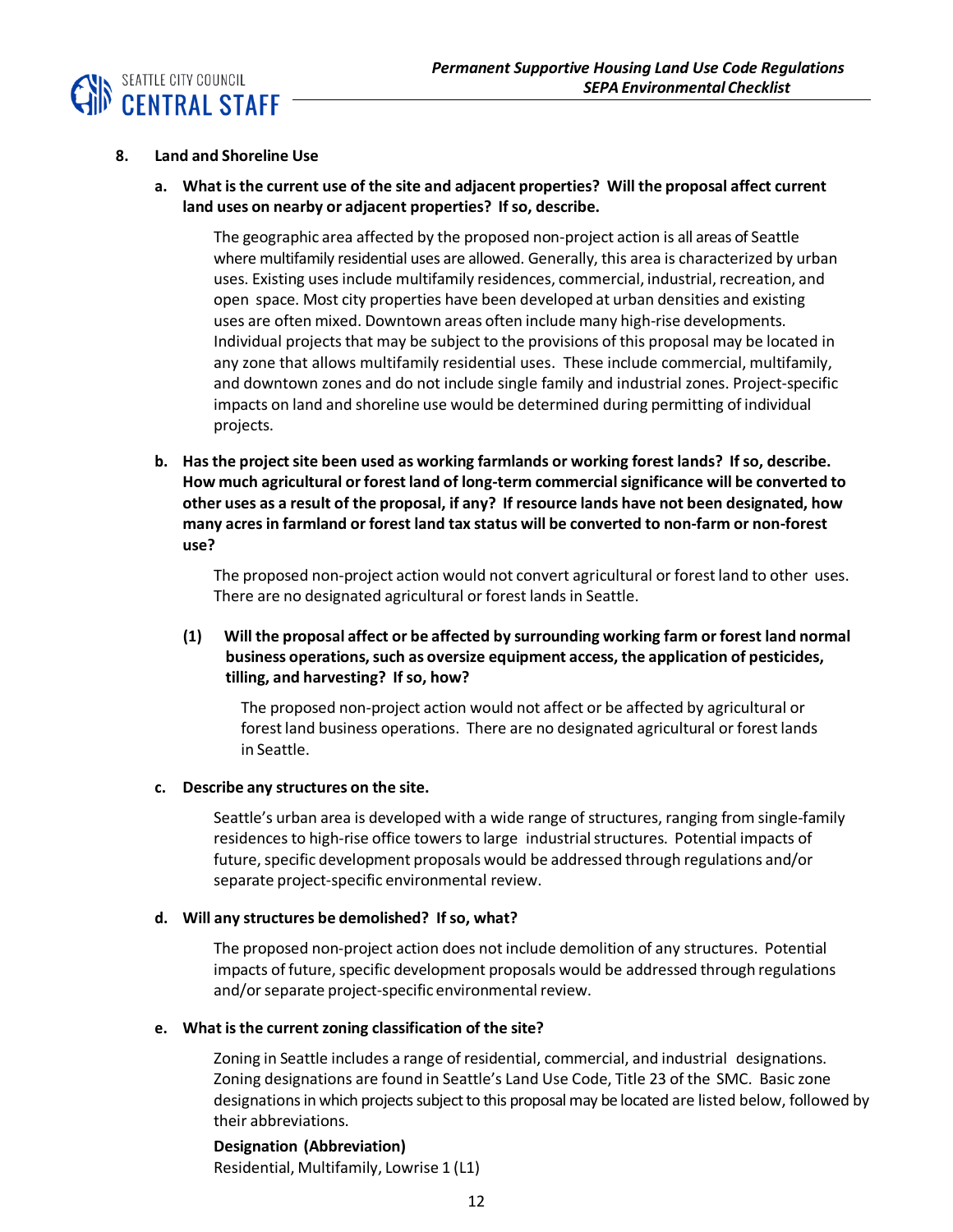## **SEATTLE CITY COUNCIL**<br>**IN CENTRAL STAFF**

Residential, Multifamily, Lowrise 2 (L2) Residential, Multifamily, Lowrise 3 (L3) Residential, Multifamily, Midrise (MR) Residential, Multifamily, Highrise (HR) Residential-Commercial(RC) Neighborhood Commercial 1 (NC1) Neighborhood Commercial 2 (NC2) Neighborhood Commercial 3 (NC3) Seattle Mixed (SM) Commercial 1 (C1) Commercial 2 (C2) Downtown Office Core 1 (DOC1) Downtown Office Core 2 (DOC2) Downtown Retail Core (DRC) Downtown Mixed Commercial (DMC) Downtown Mixed Residential (DMR) Pioneer Square Mixed (PSM) International District Mixed (IDM) International District Residential (IDR) Downtown Harborfront 1 (DH1) Downtown Harborfront 2 (DH2) Pike Market Mixed (PMM)

Individual projects subject to the provisions of this proposed non-project action may be located in zones that allow multifamily residential uses. This includes multifamily, commercial and downtown zones and does not include single family and industrial zones. Project-specific information on zoning would be determined during the permitting of individual projects.

## **f. What isthe current comprehensive plan designation of the site?**

The geographic area affected by the proposed non-project action is all areas of Seattle where multifamily residential uses are allowed. Current comprehensive plan designationsin the City of Seattle can be found in the Seattle Comprehensive Plan, adopted on July 25, 1994, and last amended in September 2020. Individual projects that may be subject to the provisions of the proposed non-project action may be located in areas shown with a Comprehensive Plan Designation of Urban Center, Hub Urban Village, Residential Urban Village, Multi-family Residential Area, and Commercial/Mixed Use Area. Project-specific information on Comprehensive Plan designations would be determined during the permitting of individual projects.

## **g. If applicable, what isthe currentshoreline master program designation of the site?**

The proposed non-project action would apply in all areas of Seattle where multifamily residential uses are allowed, this includes both freshwater and marine shorelines, resources that are regulated by the City's shoreline master program (SMP). Shoreline resources regulated under the SMP include all marine waters, larger streams and lakes, associated wetlands and floodplains, and upland areas called shorelands that extend 200 feet landward from the edges of these waters. Individual projects subject to the provisions of this proposal may be located in areas subject to the SMP. Project-specific information on land and shoreline use would be determined during permitting of individual projects.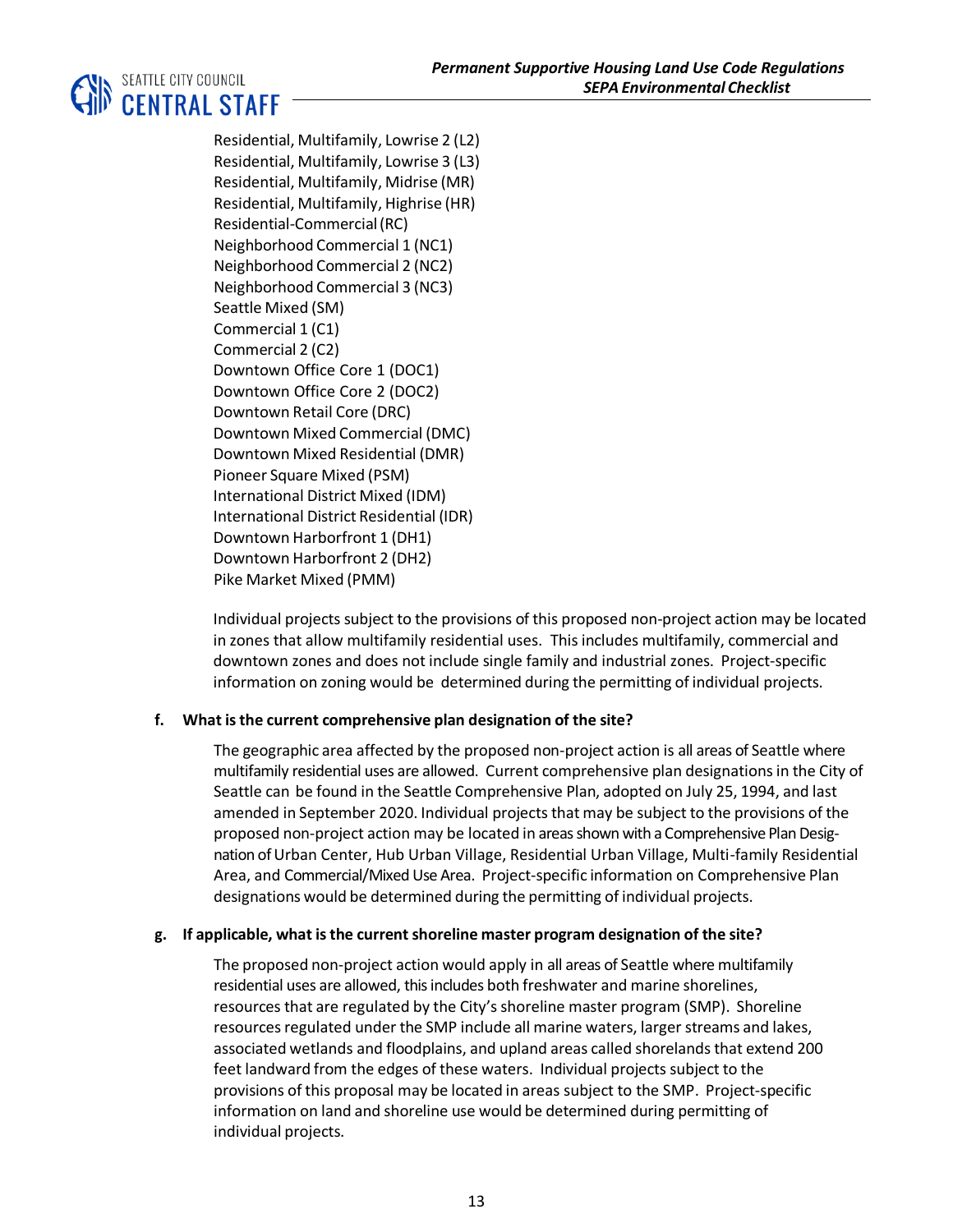

## **h. Has any part of the site been classified as an "environmentally critical" area? If so, specify.**

The proposed non-project action would apply in all areas of Seattle where multifamily residential uses are allowed, including in environmentally critical areas. Individual projects subject to the provisions of the proposed non-project action may be located in environmentally critical areas. Project-specific information on site classification would be determined during permitting of individual projects.

#### **i. Approximately how many people would reside or work in the completed project?**

The proposed non-project action would not create a completed project in which to reside or work. Potential impacts of future, specific development proposals would be addressed through regulations and/orseparate project-specific environmental review.

#### **j. Approximately how many people would the completed project displace?**

No people would be displaced by the proposed non-project action. Potential impacts of future, specific development proposals would be addressed through regulations and/or separate project-specific environmental review.

#### **k. Proposed measuresto avoid or reduce displacement impacts, if any:**

The proposed non-project action does not include any proposed measures to avoid or reduce displacement impacts. Potential impacts of future, specific development proposals would be addressed through regulations and/or separate project-specific environmental review.

## **l. Proposed measuresto ensure the proposal is compatible with existing and projected land uses and plans, if any:**

The proposed non-project action would establish regulations for a new multifamily residential land use. Potential project-specific impacts of future, specific development proposals would be addressed through regulations and/orseparate project-specific environmental review.

## **m. Proposed measuresto reduce or control impactsto agricultural and forest lands of long-term commercialsignificance, if any:**

There are no designated agricultural or forest lands in Seattle.

#### **9. Housing**

## **a. Approximately how many units would be provided, if any? Indicate whether high, middle, or** low-income housing.

The proposed non-project action would not directly provide housing. The proposal would, however, enable greater ease in developing future permanent supportive housing in zones where multifamily residential uses are possible. It would also likely lead to efficiencies in allocation and use of floor area in future permanent supportive housing, such that more dwelling units would be provided in most such housing than would occur with development under today's codes. Potential adverse housing impacts, if any, of future, specific development proposals would be addressed through regulations and/or separate project-specific environmental review.

**b. Approximately how many units, if any, would be eliminated? Indicate whether high, middle, or** low-income housing.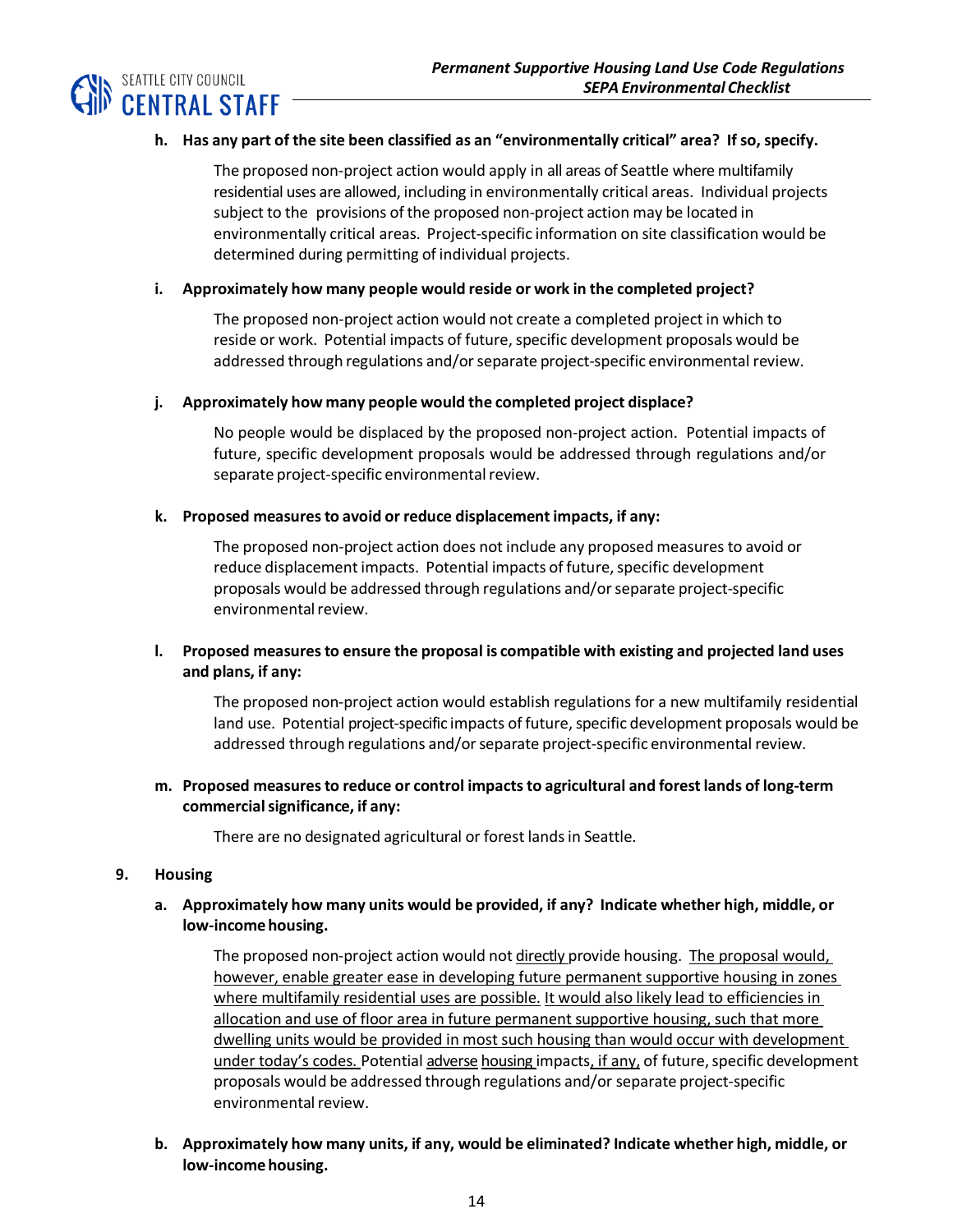

The proposed non-project action would not eliminate housing, but instead would encourage more housing development serving low-income households. Uses demolished at future development sites could vary widely and include residential uses which might range from lowto higher-income housing, probably in low-density forms. Demolished uses might also include non-residential uses; it is not possible to accurately predict the range of type of uses demolished at a future date. Potential adverse housing impacts, if any, of future, specific development proposals would be addressed through regulations and/or separate projectspecific environmental review.

#### **c. Proposed measuresto reduce or control housing impacts, if any:**

No measures to reduce or control housing impacts are proposed. Potential adverse housing impacts, if any, of future specific development proposals would be addressed through regulations and/or separate project-specific environmental review.

#### **10. Aesthetics**

## **a. What isthe tallest height of any proposed structure(s), not including antennas? What isthe principal exterior building material(s) proposed?**

The proposed non-project action does notinclude construction or development. Potential impacts of future, specific development proposals would be addressed through regulations and/or separate project-specific environmental review.

#### **b. What viewsin the immediate vicinity would be altered or obstructed?**

The proposed non-project action would not alter or obstruct views. Potential impacts of future, specific development proposals would be addressed through regulations and/or separate project-specific environmental review.

#### **c. Proposed measuresto reduce or control aesthetic impacts, if any**:

No measures to reduce or control aesthetic impacts are proposed.

## **11. Light and Glare**

## a. What type of light or glare will the proposal produce? What time of day would it mainly occur?

The proposed non-project action does not include construction or development that would produce light or glare. Potential impacts of future, specific development proposals would be addressed through regulations and/orseparate project-specific environmental review.

## **b. Could light or glare from the finished project be a safety hazard or interfere with views?**

The proposed non-project action does notinclude construction or development that would produce light or glare. Potential impacts of future, specific development proposals would be addressed through regulations and/orseparate project-specific environmental review.

#### **c. What existing off-site sources of light or glare may affect your proposal?**

Light or glare would not affect the proposed non-project action. Potential impacts of light or glare on future, specific development proposals would be addressed through separate project-specific environmental review.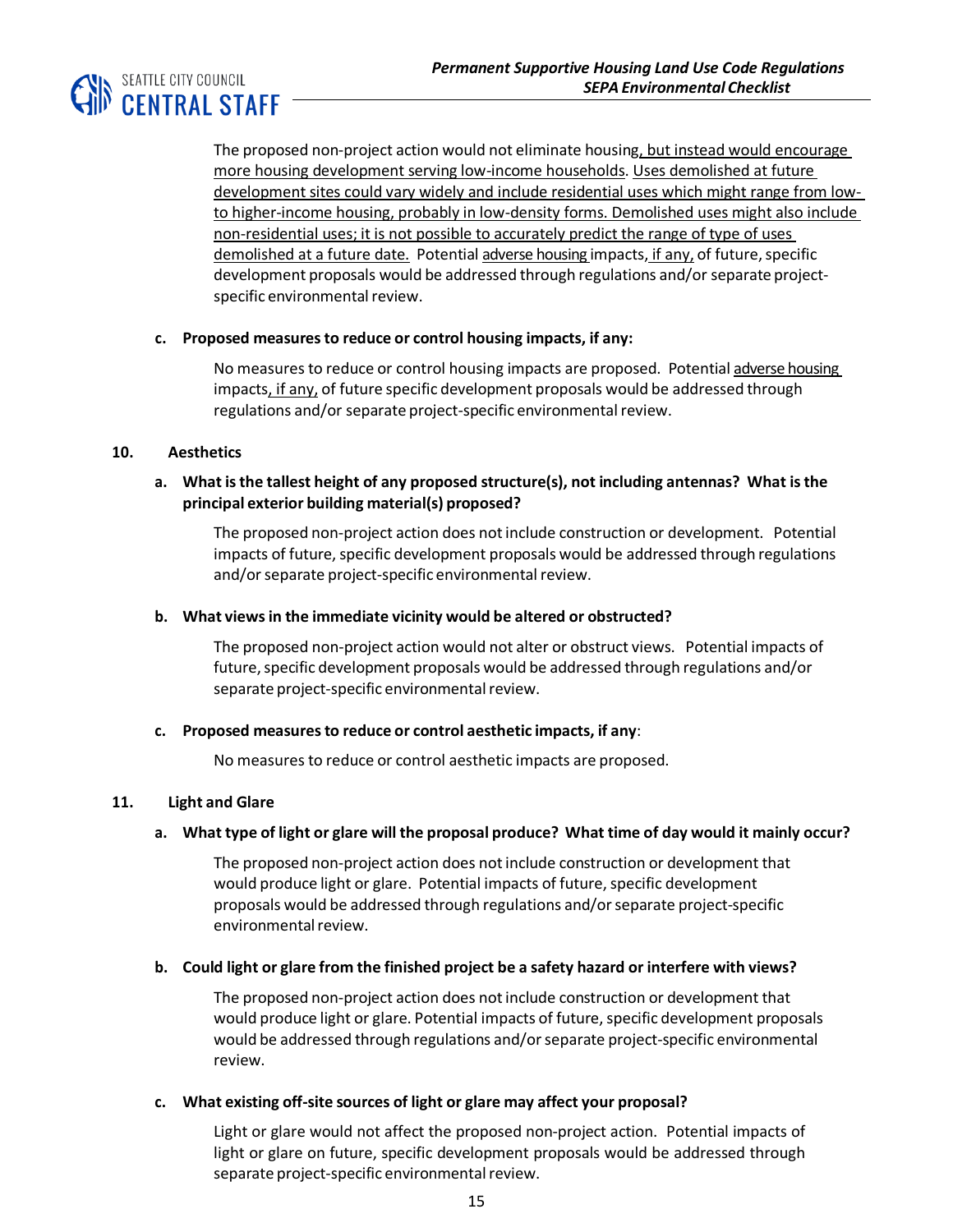



#### **d. Proposed measuresto reduce or control light and glare impacts, if any:**

No measures to reduce or control light and glare are proposed.

#### **12. Recreation**

#### **a. What designated and informalrecreational opportunities are in the immediate vicinity?**

The proposed non-project action would be in effect throughout areas of Seattle where multifamily development is allowed. Seattle Parks and Recreation operates and maintains a large number of city parks, trails, gardens, playfields, swimming pools, and community centers. In addition to these public facilities, public and private schools, outdoor associations, and commercial businesses provide residents of and visitors to Seattle with a variety of organized recreational facilities and activities, such as school athletic programs, hiking and gardening groups, and private health clubs and golf courses. Seattle is particularly rich in recreational opportunities focused on the area's natural features. Seattle's many parks and shorelines offer abundant recreational opportunities, including water contact recreational activities (such as swimming, wading, snorkeling, and diving); water-related and non-water-related recreational activities (such as walking, hiking, playing, observing wildlife, and connecting with nature); and recreational activities that involve consumption of natural resources (such as fishing and noncommercial shellfish harvesting). Project-specific information on site-specific recreational opportunities would be determined during the design, environmental review, and *future* permitting of individual projects.

#### **b. Would the proposed project displace any existing recreational uses? If so, describe.**

The proposed non-project action does notinclude construction or development that would displace any recreational activities. Potential impacts of future, specific development proposals would be addressed through regulations and/orseparate project-specific environmental review.

## **c. Proposed measuresto reduce or control impacts on recreation, including recreation opportunitiesto be provided by the project or applicant, if any:**

No measures to reduce or control impacts on recreation are proposed.

## **13. Historic and Cultural Preservation**

## a. Are there any buildings, structures, or sites, located on or near the site that are over 45 years **old listed in or eligible for listing in national, state, or local preservation registers? If so, specifically describe.**

The proposed non-project action would be in effect throughout areas of Seattle where multifamily development is allowed. There are a number of landmarks, properties, or districts in Seattle that are listed on, or proposed for, national, state, and local preservation registers. In addition, while Seattle today comprises a highly urbanized and developed area, it is also an area with potential for Native American cultural artifacts. Project-specific information on site-specific historic buildings, structures, and sites would be determined during permitting of individual projects. See the response to Question #D.4 for more discussion.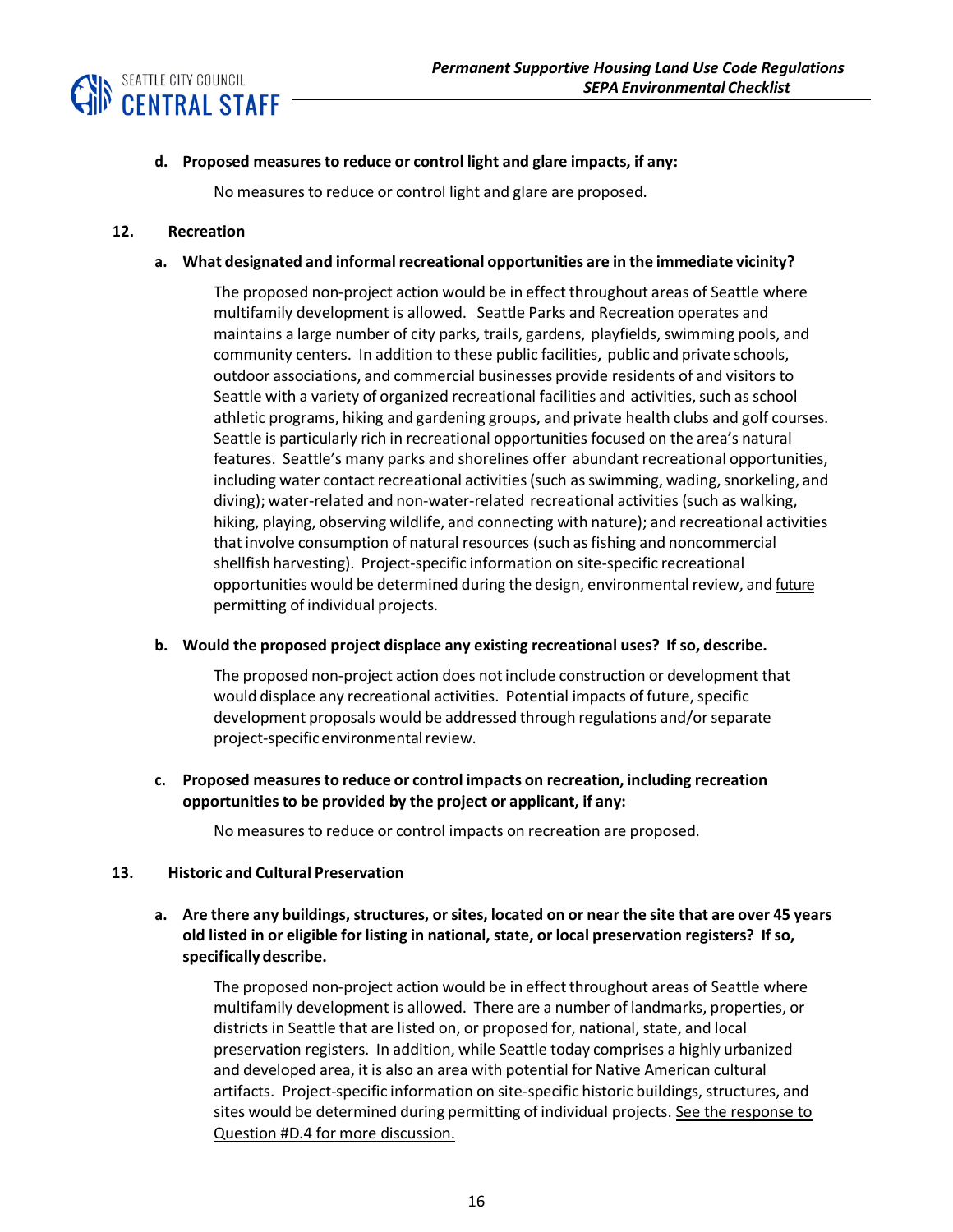

**b. Are there any landmarks, features, or other evidence of Indian or historic use or occupation? This may include human burials or old cemeteries. Are there any material evidence, artifacts, or areas of cultural importance on or near the site? Please list any professionalstudies conducted at the site to identify such resources.**

There are a number of landmarks, properties, or districts in Seattle that are listed on, or proposed for, national, state, and local preservation registers. In addition, while Seattle today comprises a highly urbanized and developed area, it is also an area with potential for Native American cultural artifacts. Potential impacts of future, specific development proposals would be identified and addressed through regulations and/orseparate project-specific environmental review. See the response to Question #D.4 for more discussion.

**c. Describe the methods used to assessthe potential impactsto cultural and historic resources on or near the project site. Examplesinclude consultation with tribes and the Department of Archaeology and Historic Preservation, archaeologicalsurveys, historic maps, GIS data,** *etc.*

The proposed non-project action does not involve construction or disturbance of any site. No methods were used to assess potential impacts to cultural and historic resources. Potential impacts of future, specific development proposals would be addressed through regulations and/or separate project-specific environmental review.

## **d. Proposed measuresto avoid, minimize, or compensate forloss, changesto, and disturbance to resources. Please include plansfor the above and any permitsthat may be required.**

The proposed non-project action does not include construction or development, so there are no activities that would require the avoidance, minimization, or compensation for loss, changes to, and disturbance to historic and cultural resources. Individual projects developed pursuant to the provisions of this proposal would be subject to environmental review (if they meet or exceed thresholds for environmental review) and to the State of Washington's and City's regulations related to the protection of historic and cultural resources.

#### **14. Transportation**

## **a. Identify public streets and highwaysserving the site or affected geographic area, and describe proposed accessto the existing streetsystem. Show on site plans, if any.**

The proposed non-project action would be in effect throughout areas of Seattle where multifamily development is allowed. The area has dense grids of urban streets(residential and arterials) that provide connections to major routes, including Interstate 5 and State Route 99, which run north and south through the City, and Interstate 90 and State Route 520, which connect Seattle to points east across Lake Washington. More specific information on sitespecific public streets and highways would be determined during future permitting of individual projects.

## **b. Isthe site or affected geographic area currently served by public transit? If so, generally describe. If not, what isthe approximate distance to the nearest transit stop?**

Seattle is served by bus, trolley, and light rail public transit. Site-specific information on the local public transit would be determined during *future* permitting of individual projects.

**c. How many additional parking spaces would the completed project or non-project proposal have? How many would the project or proposal eliminate?**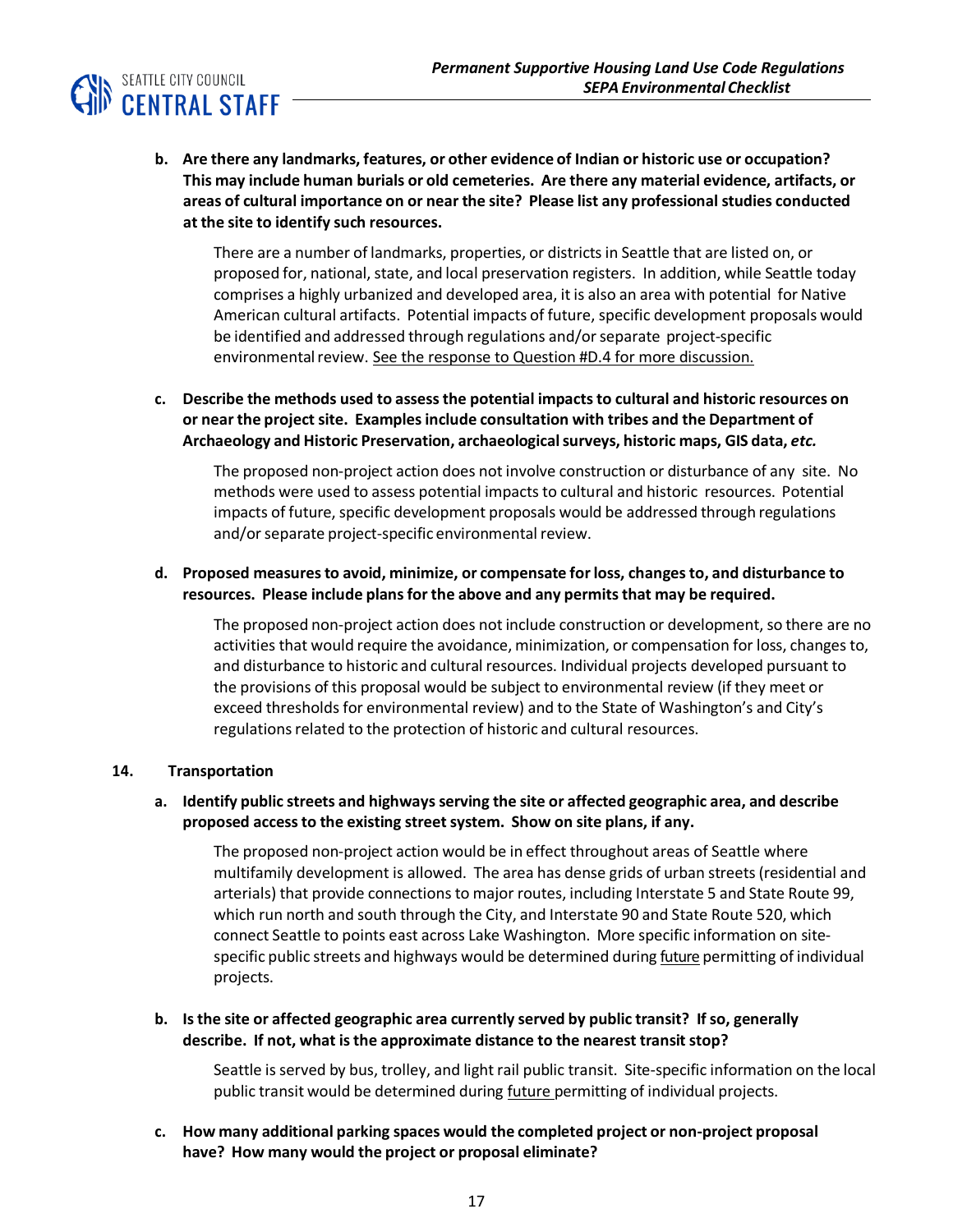

The proposed non-project action would not construct or eliminate parking spaces. Potential impacts of future, specific development proposals would be addressed through regulations and/or separate project-specific environmental review.

**d. Will the proposal require any new or improvements to existing roads, streets, pedestrian, bicycle or state transportation facilities, not including driveways? If so, generally describe (indicate whether public or private).**

The proposed non-project action does not require any improvements to roads or other transportation infrastructure. Potential impacts of future, specific development proposals would be addressed through regulations and/orseparate project-specific environmental review.

**e. Will the project or proposal use (or occur in the immediate vicinity of) water, rail, or air transportation? If so, generally describe.**

The proposed non-project action would take effect throughout areas of Seattle where multifamily development is allowed. Seattle is served by railroads, sea ports, and airports. Project-specific information on proximity to and use of water, rail, and/or air transportation would be determined during permitting of individual projects.

**f. How many vehicular trips per day would be generated by the completed project or proposal? If known, indicate when peak volumes would occur and what percentage of the volume would be trucks(such as commercial and non-passenger vehicles). What data or transportation models were used to make these estimates?**

The proposed non-project action would not generate vehicle trips. Potential impacts of future, specific development proposals would be addressed through regulations and/or separate project-specific environmental review.

**g. Will the proposal interfere with, affect or be affected by the movement of agricultural and forest products on roads orstreetsin the area? If so, generally describe.**

The proposed non-project action would not affect or be affected by the movement of agricultural or forest products. Potential impacts of future, specific development proposals would be addressed through regulations and/orseparate project-specific environmental review.

#### **h. Proposed measuresto reduce or controltransportation impacts, if any:**

No measures to reduce or control transportation impacts are proposed.

#### **15. Public Services**

## **a. Would the project result in an increased need for public services(for example: fire protection, police protection, public transit, health care, schools, other)? If so, generally describe.**

The proposed non-project action would not result in an increased need for public services. Potential impacts of future, specific development proposals would be addressed through regulations and/or separate project-specific environmental review.

#### **b. Proposed measuresto reduce or control direct impacts on public services, if any.**

No measures to reduce or control direct impacts on public services are proposed.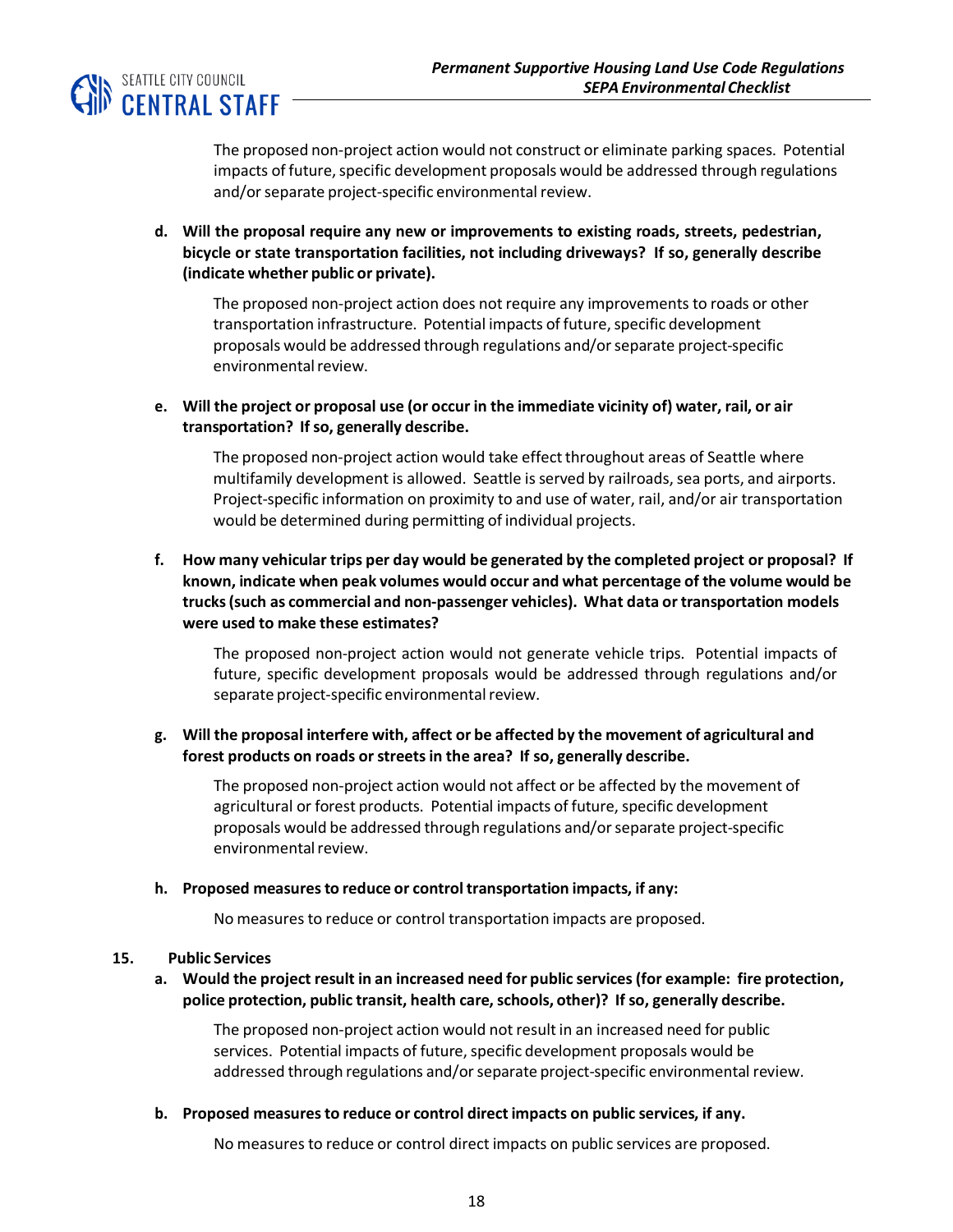

## **16. Utilities**

**a. Check utilities available at the site, if any:** *[check the applicable boxes]*



The proposed non-project action would be in effect throughout areas of Seattle where multifamily development is allowed. All areas have electricity, telephone, water and refuse service. Most (but not all) areas have cable/fiber optics, sanitary sewers, and natural gas. Project-specific information on site-specific utilities would be determined during the design, environmental review, and permitting of individual projects.

**b. Describe the utilitiesthat are proposed for the project, the utility providing the service, and the general construction activities on the site or in the immediate vicinity which might be needed.**

 $\boxtimes$  None

The proposed non-project action does not include construction or development of any utilities.

#### **C. SIGNATURE**

The above answers are true and complete to the best of my knowledge. I understand that the lead agency is relying on them to make its decision.

Signature: Ketil Freeman - Electronically Signed *Ketil Freeman, AICP* Legislative Analyst

Note: Section *D. Supplemental Sheet for Non-Project Actions*is required if the proposal applies to a program, planning document, or code change.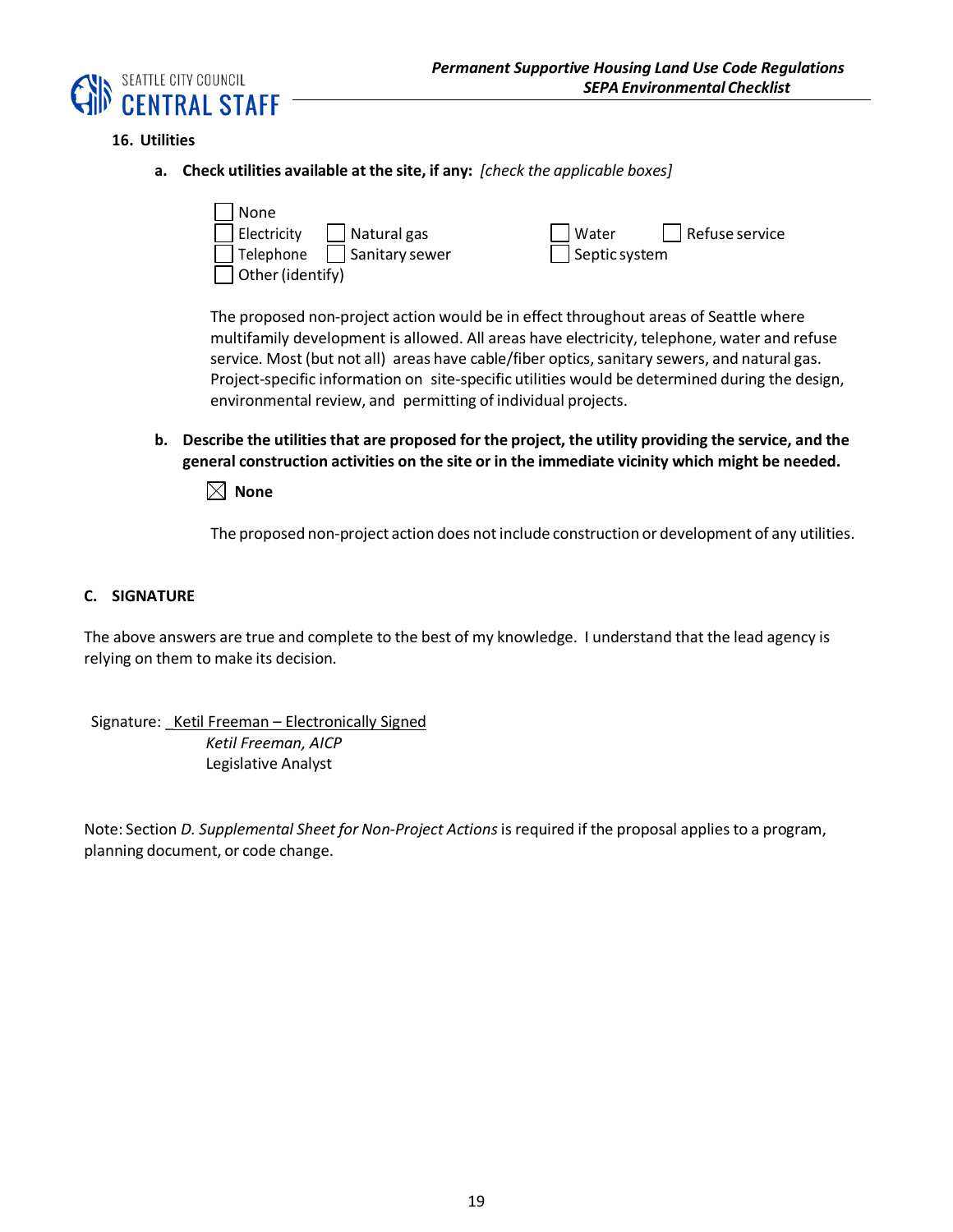

#### **D. SUPPLEMENTAL SHEET FORNON-PROJECT ACTIONS**

**(Do not use thissheetfor project actions)**

Because these questions are very general, it may be helpful to read them in conjunction with the list of the **elements of the environment.** 

When answering these questions, be aware of the extent the proposal, or the types of activities likely to result from the proposal, would affect the item at a greater intensity or at a faster rate than if the proposal were not **implemented.** Respond briefly and in general terms.

## **1. How would the proposal be likely to increase discharge to water; emissionsto air; production,storage, or release of toxic or hazardoussubstances; or production of noise?**

The proposal would not result in direct impacts and is unlikely to result in indirect or cumulative impacts related to discharges to water; emissions to air; production, storage, release of toxic or hazardous substances; or production of noise or greenhouse gas (GHG) emissions. Potential impacts of future, specific development proposals would be addressed through regulations and/orseparate project-specific environmentalreview.

Comparing future development scenarios for any given typical site with or without the proposal, while it is possible that total floor area could be larger with the proposal's code allowances, development sites would likely be fully or almost fully cleared during construction. This means that the construction-period worst-case potential for spillover impacts to the environment, such as stormwater runoff carrying sediments from graded soils off the site, or air emissions from construction dust, or the amount of construction noise would be approximately the same with or without the proposal. Therefore, this checklist identifies no net differences in typical construction-related adverse water, air or noise impacts with or without the proposal, either on a site-by-site basis or cumulative impact basis.

Similarly, post-construction, the potential for adverse water, air, and noise impacts would be approximately equivalent with or without the proposal. Future development meeting City requirements for drainage controls would likely avoid nearly all potential for runoff-related cumulative water quality and quantity impacts. And, there is no inherent reason why the proposed range of future housing uses with supportive services would operate differently with or without the proposal or generate different kinds of potential adverse air or noise impacts. This suggests a finding of no net difference in potential for these kinds of environmental impacts.

To the extent that future supportive services could include medical clinics or related services for on-site residents and possibly others, they might generate medical waste materials on a regular basis. Some waste such as used needles, for example, could be biohazards. These kinds of service providers would be required to follow normal precautionary safety protocols to collect and dispose of these kinds of materials. Therefore, the risk of improper disposal or release into the environment at any given future development site with these services would be minimal. And, there is no inherent reason why the proposed range of housing uses with supportive services would operate differently with or without the proposal, or generate different kinds of potential adverse hazardous substances exposure impacts. This suggests a finding of no net difference in potential for these kinds of environmental impacts.

## **Proposed measuresto avoid orreduce such increases are:**

The proposal does not produce such increases. No measures are proposed. Potential impacts of future, specific development proposals would be addressed through regulations and/or separate project-specific environmental review.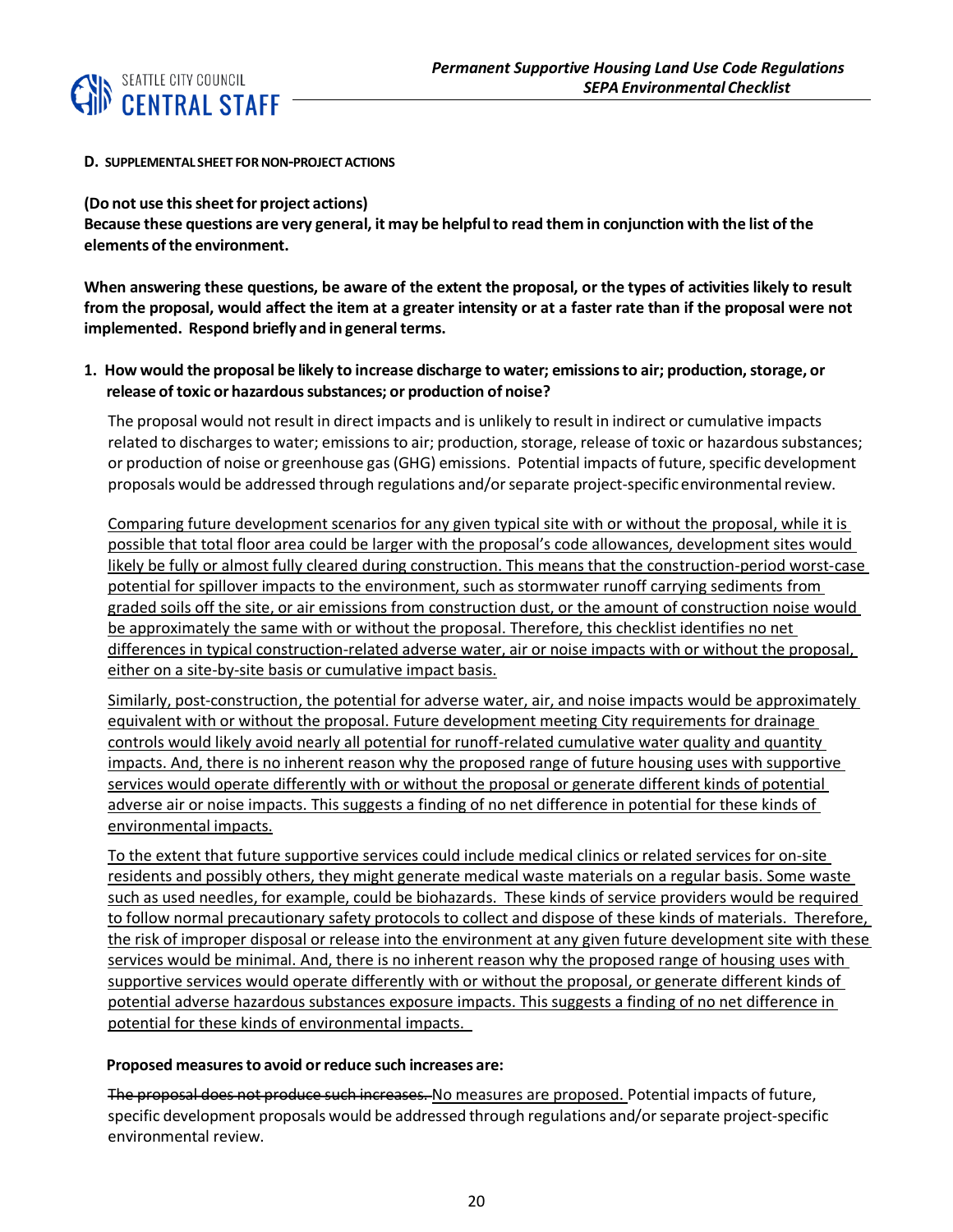## **SEATTLE CITY COUNCIL**<br>**IID CENTRAL STAFF**

## **2. How would the proposal be likely to affect plants, animals, fish, or marine life?**

The proposal would result in no direct impacts and is unlikely to result in indirect or cumulative impacts related to plants, animals, fish or marine life.

The potential for adverse environmental impacts to plants, animals, fish and marine life during and after construction is based on the rationales discussed in the response to Question #D.1 above. There are not likely to be net differences in potential for these impacts, for scenarios with or without the proposal, either on a site-by-site basis or cumulative impact basis. During construction, the potential degree of site clearing would be approximately the same with or without the proposal, with similar potential for worst-case spillover impacts of sediments leaving sites and reaching streams and similar areas of potential fish and wildlife habitat nearby. After construction, there is no inherent reason why the proposed range of housing uses with supportive services would operate differently with or without the proposal, or generate different kinds of potential adverse plant, animal, fish, or marine life impacts.

#### **Proposed measuresto protect or conserve plants, animals, fish, or marine life are:**

None are proposed. The proposal does not produce such measures. Potential impacts of future, specific development proposals would be addressed through regulations and/or separate project-specific environmental review.

## **3. How would the proposal be likely to deplete energy or naturalresources?**

The proposal would not be likely to generate direct, indirect, or cumulative impacts of depleting energy or natural resources. Similar to the rationales discussed in the response to Questions #D.1 and D.2 above, future development would likely be approximately the same size with or without the proposal. (Although, the proposal would accommodate more flexibility in development sizing and layouts to accommodate the intended supportive service and housing uses.) Energy expended to build new buildings in future developments would be relatively similar on a site-by-site and cumulative basis with or without the proposal (although, under the proposal larger floor areas could mean slightly more energy expended to build the buildings). And, there would be little if any difference in potential for consumption of natural resources with this future development, given the typical qualities of Seattle's properties that might experience such development. Also, any such future development would be subject to meeting Seattle's energy codes, which are becoming progressively more energy-efficient and stringent in promoting energy conservation.

#### **Proposed measuresto protect or conserve energy and naturalresources are:**

The proposal would not have a negative impact on energy or natural resources; therefore, no protective No measures are proposed. Potential impacts of future, specific development proposals would be addressed through regulations and/orseparate project-specific environmental review.

## 4. How would the proposal be likely to use or affect environmentally sensitive areas or areas designated (or **eligible or understudy)for governmental protection;such as parks, wilderness, wild and scenic rivers, threatened or endangered species habitat, historic or culturalsites, wetlands,floodplains, or prime farmlands?**

The proposal would not be likely to generate direct, indirect, or cumulative adverse impacts have a negative impact on these kinds of environmentally sensitive areas. Implementation of the proposal is not likely to cause future development in locations that might significantly affect wilderness or wild and scenic rivers, floodplains, or prime farmlands. And similarly, although parks, wetlands and limited threatened or endangered species habitat are present in portions of Seattle, future development with the proposal is not likely to generate any different potential for significant adverse impacts than if the proposal was not implemented. If present nearby to future development sites, wetlands would continue to receive the same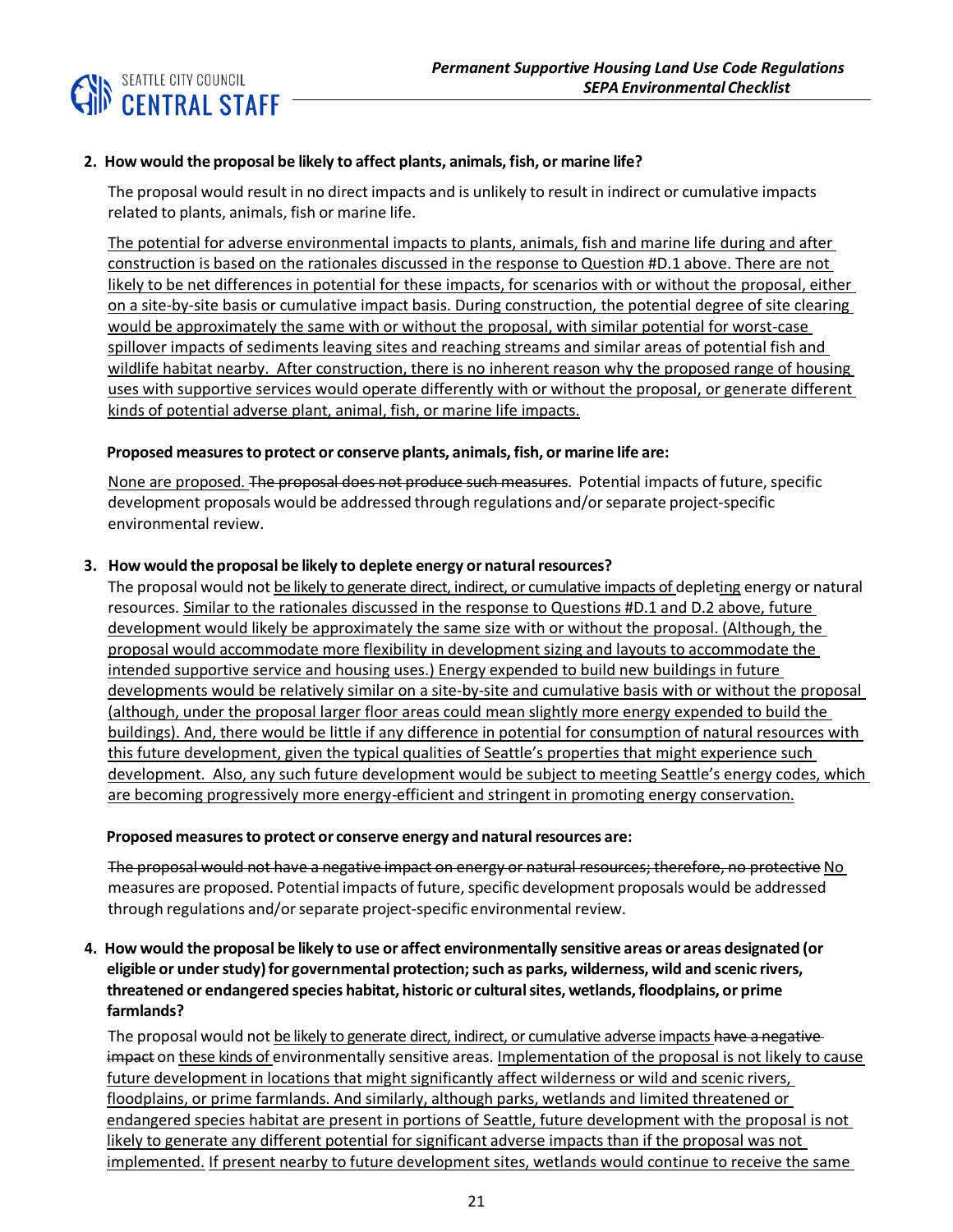## **CHIP SEATTLE CITY COUNCIL**<br>CENTRAL STAFF

protections through current critical area regulations. Regarding historic and cultural sites, see the response to Questions #B.13a – 13d earlier in this checklist.

The proposal is not likely to affect whether historic sites or structures might be redeveloped. Existing historic sites or structures are effectively protected by current regulations and so they may only be demolished in rare circumstances that occur with consent of the City. The proposal analyzed in this environmental checklist does not contain provisions that would increase the possibility of future development of permanent supportive housing at historic sites or structures, meaning there is no net difference in the potential for adverse historic site impacts with or without the proposal.

The proposal is also not likely to result in development outcomes that would increase the potential for disturbance of cultural sites or resources. Most cultural sites and resources at risk from future development in Seattle are in unknown locations due to their being buried under soils, although certain vicinities such as near-shore areas are known to have greater potential for presence of such resources given past activities of indigenous peoples. The proposal does not include provisions that would alter the likelihood of future development occurring in any given location or type of vicinity such as near-shore areas. And, the proposal does not include provisions that would be likely to increase total site clearing and grading of future development, because it is likely that most future development sites would be fully or almost fully cleared during construction with or without the proposal.

Also, implementation of the proposal would not affect the strength of the City's regulatory protection of cultural sites or resources if they are discovered during future development, which is addressed by other State and local regulations, policies, and practices. With or without the proposal, such processes are mandated to stop construction, assess the resources, and take appropriate next steps for the cultural resources' protection or preservation.

## **Proposed measures to protect such resources or to avoid or reduce impacts are:**

The proposal would not have a negative impact on environmentally sensitive areas; therefore, no protective No measures are proposed. Potential impacts of future, specific development proposals would be addressed through regulations and/orseparate project-specific environmental review.

## 5. How would the proposal be likely to affect land and shoreline use, including whether it would allow or **encourage land orshoreline usesincompatible with existing plans?**

The proposal would result in no direct impacts and is unlikely to result in indirect or cumulative impacts related to land or shoreline use. The proposal defines PSH. However, the City currently allows uses meeting the proposed definition in most areas of the city where multifamily residential development is allowed. For example, in 2019 the Office of Housing funded twelve new affordable housing developments through the City's Rental Housing Program. Two of those twelve, Hobson Place II and 12<sup>th</sup> and Spruce Supportive Housing, would meet the definition of PSH in the proposal. See *[Seattle Office of Housing Annual Investments Report](http://www.seattle.gov/Documents/Departments/Housing/Footer%20Pages/Data%20and%20Reports/2019%20Investments%20Report.pdf) – [2019](http://www.seattle.gov/Documents/Departments/Housing/Footer%20Pages/Data%20and%20Reports/2019%20Investments%20Report.pdf)*, March 2019, Table 7, p.8-10. Thus, while the proposal would facilitate permitting of PSH, it is unlikely to result in development and land uses that are would be incompatible or substantially and adversely different in locational pattern, scale, siting or total building bulk profile from multifamily housing for the formerly homeless that can be developed today. The City would retain SEPA authority to mitigate height, bulk, and scale impacts, if necessary to address substantial incompatibilities that might be possible to otherwise occur in future PSH development proposals.

Despite not leading to probable significant adverse impacts related to land use or height/bulk/scale, the proposal would alter the future methods of development review and give more regulatory flexibility in building design that could generate adverse height, bulk, scale, and land use-related aesthetic impacts,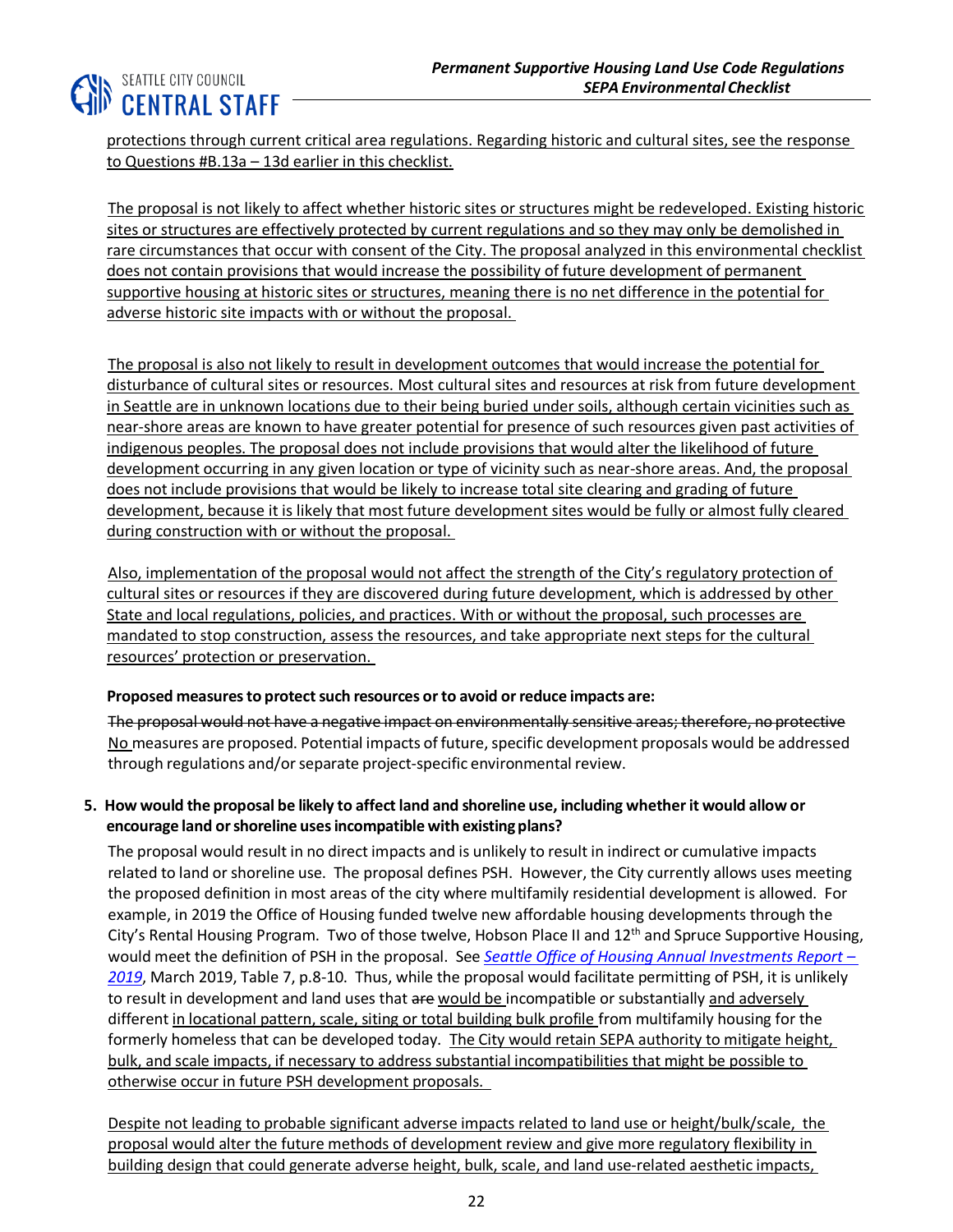

compared to future development under current regulations.

- 1) The ability to exempt floor area for supportive accessory uses in PSH from counting against floor area limits would enable future development with more floor area than would occur under current regulations, thus adding to total building bulk.
- 2) The ability to avoid design review processes would forego the benefits that can accrue from design review processes' ability to recommend and require adjustments in building bulk, scale, materials, and other aesthetic-related features.
- 3) The ability for SDCI to waive compliance with development standards such as minimum building modulation, overhead weather protection, and minimum street-level glazing, blank façade limits and usetype requirements, could reduce or eliminate the benefits these requirements have in shaping and moderating the appearance of building bulk and scale; and could reduce the relative aesthetic visual quality and overall consistency and compatibility of future buildings with their immediate context and vicinity. This would be most potentially noticeable in vicinities that have pedestrian designations that have minimum design performance standards.

These factors would increase the probability of noticeable, adverse differences in the appearance of bulkier or less well-scaled buildings in future development, and could contribute to adverse aesthetic-related land use impacts in a vicinity to the extent that visual differences between the new building and existing buildings might be apparent and perceived as negatively contrasting with local building character or street level use character.

The proposal to allow PSH as a use permitted outright in Commercial 2 (C2) zones would generate a potential that future residential uses would locate in places where they might be adversely affected by neighboring uses which per the zoning category could include a variety of heavier commercial uses such as manufacturing and warehousing uses. Currently, housing is a conditionally permitted use within the C2 zone with conditions that relate to avoiding negative consequences such as proximity to polluting or noisy uses that might annoy nearby residents; and, conversely, regulatory conditions that seek to avoid having residential uses impair the ability to operate commercial uses that are appropriately located within the C2 zone. Providing for PSH to be a use permitted outright in C2 zones would create the potential for adverse land use impacts if these future residential uses were located in places that create potential compatibility issues between residential and nonresidential uses. The probability of such impacts would depend on the specific characteristics of given sites and their patterns of surrounding uses, and the conditions that could be tied to future building permits for such development.

As a whole, the proposal may improve the efficiency of permitting PSH but would not likely result in future development that is incompatible with land uses or shoreline uses recommended in Seattle's land use plans. The future location of PSH would continue to be within zones where such forms of multi-family housing are authorized to locate according to the City's Comprehensive Plan, zoning, and Land Use Code. Because the magnitude of possible differences in building bulk under any given future development are limited in total size and would continue to be regulated by the City's Land Use Code, the proposal would not likely lead to situations with significantly incongruous height/bulk/scale outcomes between adjacent uses. Rather, it would likely continue to support development patterns with smooth transitions between areas of different zoned intensity, and thus would not impact neighborhood character in a significant adverse manner. Also, given the limited numbers of probable PSH developments occurring in any given year, the probable magnitude of cumulative adverse land use impacts on the city from more easily permitting this kind of housing is concluded to be minimal.

The proposal is consistent with housing goals and policies of the City's Comprehensive Plan. The following is a selection of those relevant goals and policies.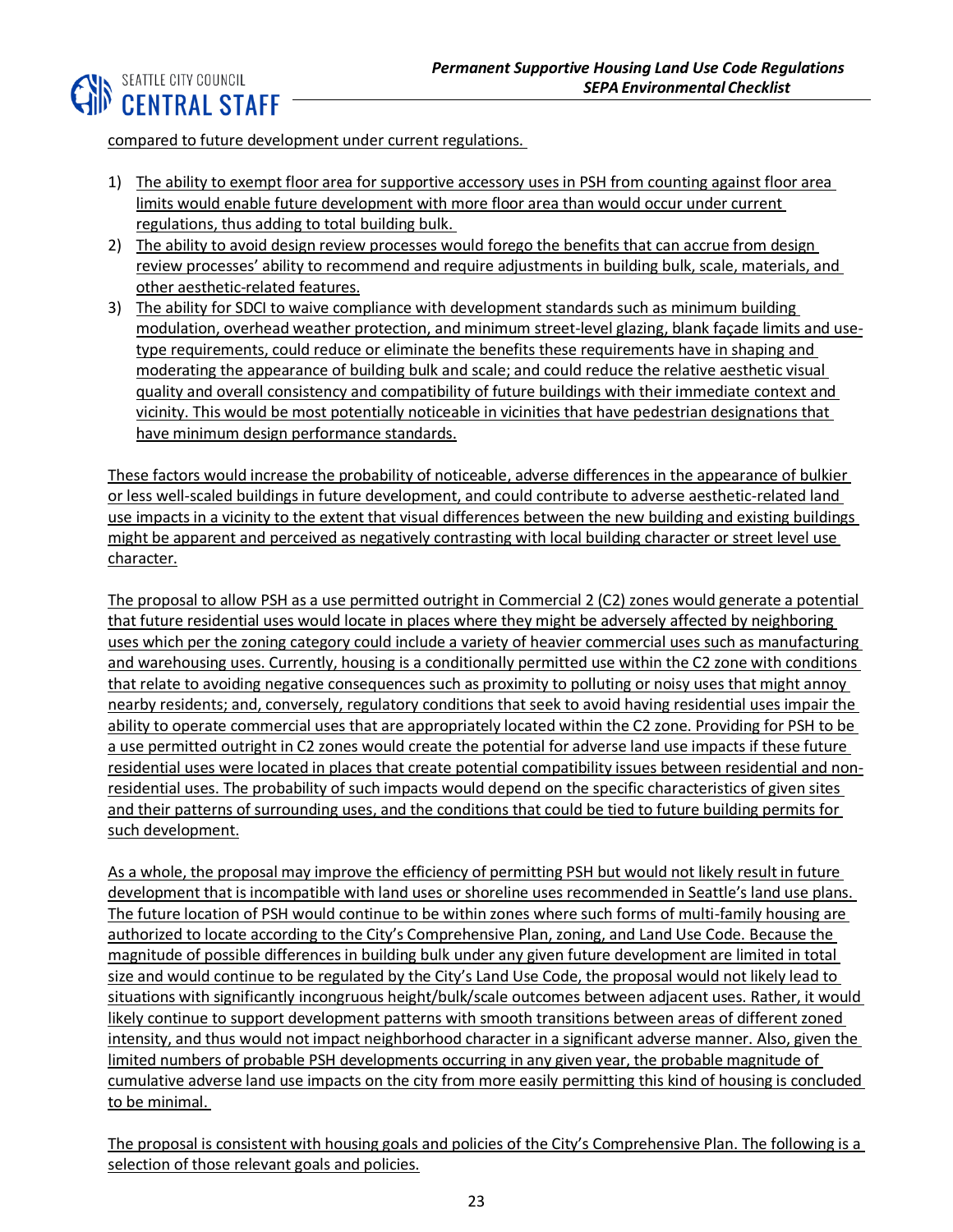

## GOALS

- H G3 Achieve a mix of housing types that provide opportunity ad choice throughout Seattle for people of various ages, races, ethnicities, and cultural backgrounds and for a variety of household sizes, types, and incomes.
- H G4 Achieve healthy, safe, and environmentally sustainable housing that is adaptable to changing demographic conditions.
- H G5 Make it possible for households of all income levels to live affordably in Seattle, and reduce over time the unmet housing needs of lower-income households in Seattle.

#### POLICIES

- H 3.2 Allow and encourage housing for older adults and people with disabilities, including designs that allow for independent living, various degrees of assisted living, and/or skilled nursing care, in or near urban centers and urban villages where there is access to health care and other services and amenities.
- H5.1 Pursue public and private funding sources for housing preservation and production to provide housing opportunities for lower-wage workers, people with special needs, and those who are homeless or at risk of being homeless.
- H5.2 Expand programs that preserve or produce affordable housing, preferably long term, for lower-income households, and continue to prioritize efforts that address the needs of Seattle's extremely low-income households.
- H5.5 Collaborate with King County and other jurisdictions in efforts to prevent and end homelessness and focus those efforts on providing permanent housing and supportive services and on securing the resources to do to.
- H5.16 Consider implementing a broad array of affordable housing strategies in connection with new development, including but not limited to development regulations, inclusionary zoning, incentives, property tax exemptions, and permit fee reductions.

#### **Proposed measuresto avoid orreduce shoreline and land use impacts are:**

No avoidance or reduction measures are proposed because no shoreline or land use changes are expected. Potential impacts of future, specific development proposals would be addressed through regulations and/or separate project-specific environmental review.

#### 6. How would the proposal be likely to increase demands on transportation or public services and utilities?

The proposal would have no direct impact on the demands on transportation or the need for public services or utilities. The proposal would eliminate long and short-term bicycle parking requirements. Individual projects could choose to provide motor vehicle and bicycle parking. The Office of Housing prioritizes investments in areas with planned or existing transit access. In 2019 investments for all projects were for sites in frequent transit walksheds. See *[Seattle Office of Housing Annual Investments Report](http://www.seattle.gov/Documents/Departments/Housing/Footer%20Pages/Data%20and%20Reports/2019%20Investments%20Report.pdf) - 2019*, March 2019, Map E, p.21. Thus, residents of PSH developments may be more likely to choose transit as a mode over bicycling. However, any increase in transit ridership would be within the range of transit service alternatives contemplated by transit providers for higher ridership multifamily areas.

Because such policies regarding location of this kind of housing would continue to be applied by the Office of